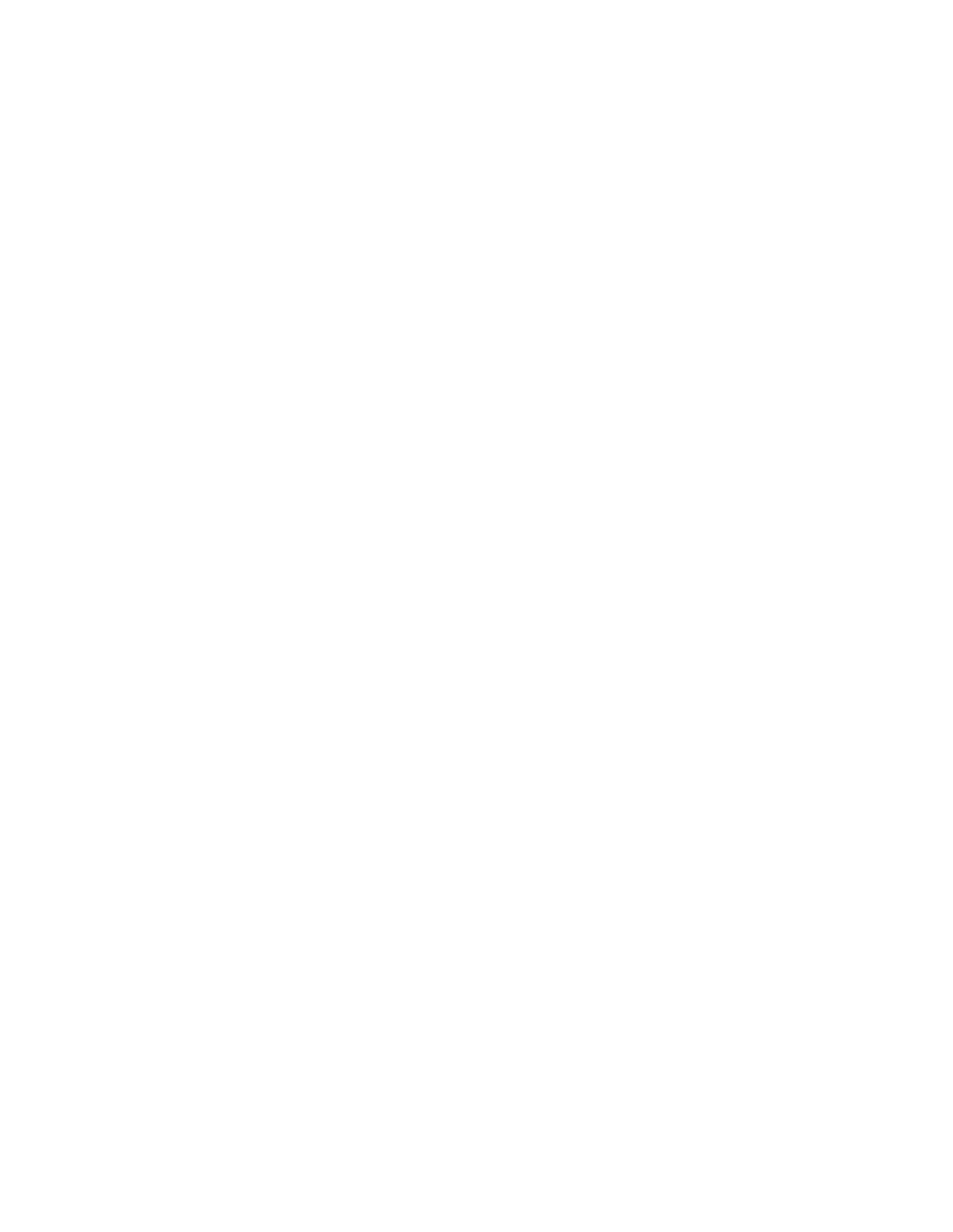#### **UNCONTESTED LOCAL SECOND READING BILLS**

**S. 448--Senator Fanning: A BILL TO AMEND ACT 379 OF 1959, AS AMENDED, RELATING TO THE CHESTER METROPOLITAN DISTRICT, SO AS TO ADD FOUR MEMBERS TO THE CHESTER COUNTY BOARD OF DIRECTORS APPOINTED BY THE CHESTER COUNTY LEGISLATIVE DELEGATION.**

(Without reference--January 12, 2021)

**S. 1021--Senators Campsen and Grooms: A BILL TO AMEND ACT 844 OF 1952, RELATING TO THE COMPOSITION, RESIDENCY, AND TERMS OF THE SCHOOL TRUSTEES OF CERTAIN SCHOOL DISTRICTS IN CHARLESTON COUNTY, SO AS TO PROVIDE THAT THE MOULTRIE SCHOOL DISTRICT NO. 2 BOARD OF TRUSTEES SHALL CONSIST OF SEVEN MEMBERS, AT LEAST THREE OF WHOM MUST BE RESIDENTS OF THE TOWN OF MOUNT PLEASANT.**

(Without reference--January 26, 2022)

#### **MOTION PERIOD**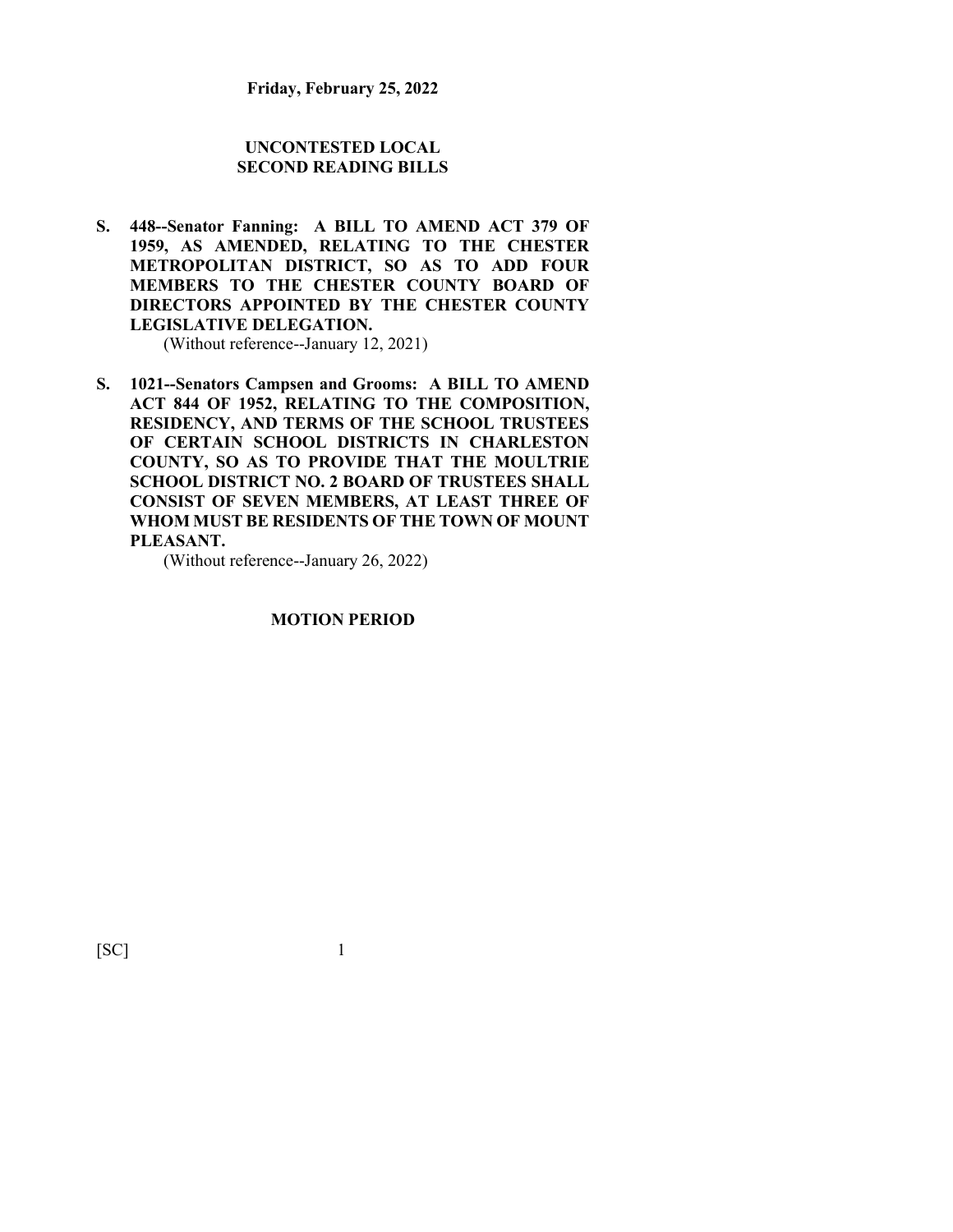#### **SPECIAL ORDER**

(Set for Special Order--February 24, 2022)

**S. 1090--Senators Massey and McLeod: A BILL TO AMEND SECTION 41-35-40 OF THE 1976 CODE, RELATING TO AN INSURED WORKER'S WEEKLY BENEFIT AMOUNT, TO PROVIDE THAT THE DEPARTMENT OF EMPLOYMENT AND WORKFORCE MUST ANNUALLY ADJUST THE MAXIMUM WEEKLY BENEFIT AMOUNT BY AN AMOUNT BY THE RATE OF INFLATION AND TO RETROACTIVELY RATIFY AND AFFIRM THE DEPARTMENT OF EMPLOYMENT AND WORKFORCE'S INTERPRETATION AND EXECUTION OF SECTION 41-35- 40 OF THE 1976 CODE.**

(Read the first time--February 22, 2022) (Reported by Committee on Labor, Commerce and Industry-- February 24, 2022) (Favorable with amendments) (Set for Special Order--February 24, 2022)

#### **STATEWIDE THIRD READING BILLS**

**S. 202--Senator Hembree: A BILL TO AMEND SECTION 1-6- 10(1) AND (5) OF THE 1976 CODE, RELATING TO DEFINITIONS FOR THE OFFICE OF THE STATE INSPECTOR GENERAL, TO DEFINE NECESSARY TERMS.**

> (Read the first time--January 12, 2021) (Reported by Committee on Education--March 11, 2021) (Favorable with amendments) (Read the second time--March 25, 2021) (Amendment proposed--March 25, 2021) (Document No. RES\AMEND\202R001.SP.GH) (Contested by Senator Campsen)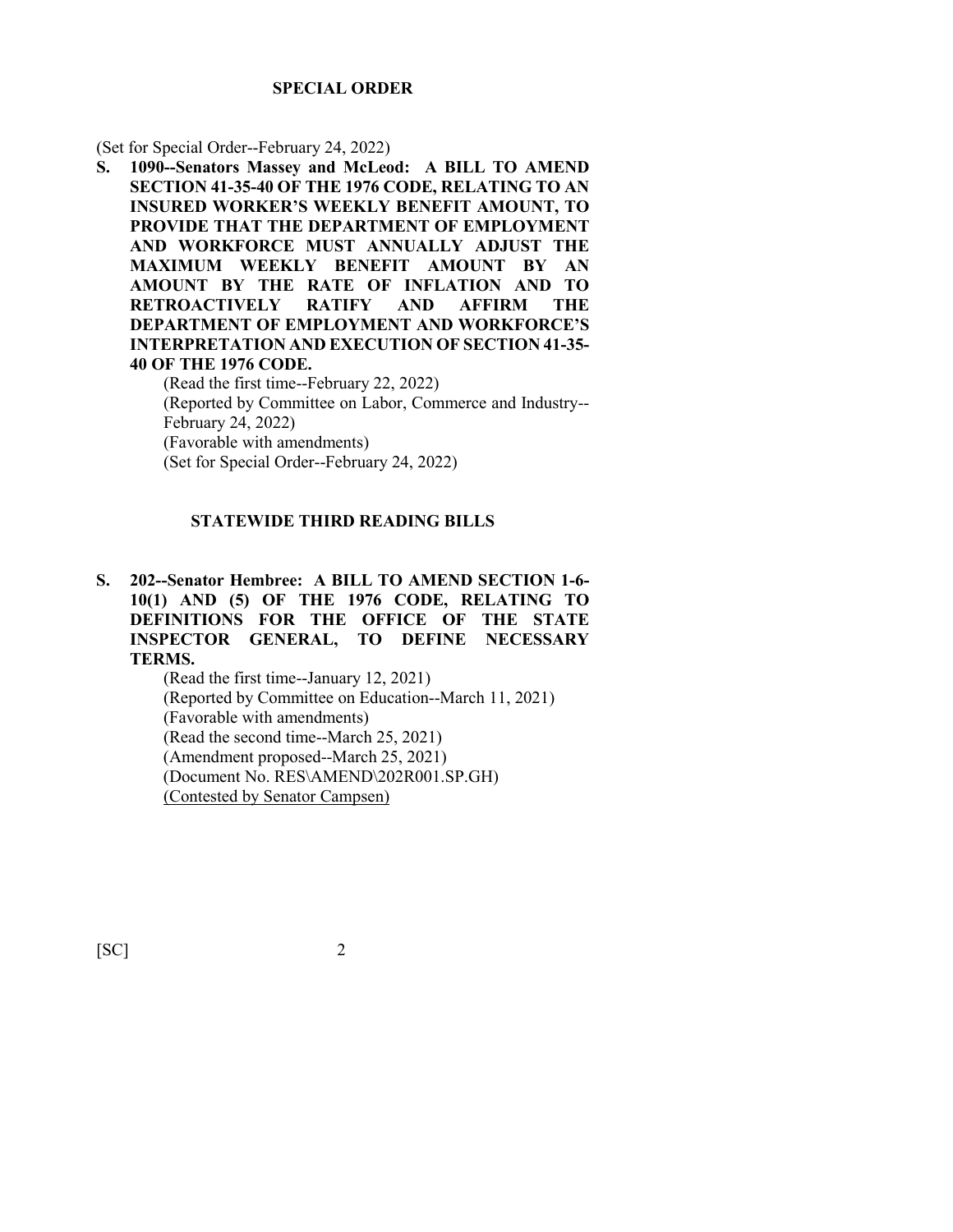**S. 401--Senators Gustafson, Hembree and Fanning: A BILL TO AMEND SECTION 6-1-320 OF THE 1976 CODE, RELATING TO THE LIMITATION ON MILLAGE INCREASES, TO ALLOW THE GOVERNING BODY OF A COUNTY TO SUSPEND THE LIMITATION FOR THE PURPOSE OF SUPPORTING A FIRE PROTECTION DISTRICT.**

> (Read the first time--January 12, 2021) (Reported by Committee on Finance--March 17, 2021) (Favorable with amendments) (Committee Amendment Adopted--April 06, 2021) (Read the second time--April 06, 2021) (Ayes 22, Nays 20-- April 06, 2021) (Contested by Senator Rice)

**S. 464--Senators Rankin, McElveen, Adams, Talley, Matthews, Garrett, Goldfinch, Gambrell, Hutto, Harpootlian, Williams, Young, Campsen, Hembree, Gustafson, Shealy, Stephens, Verdin, Alexander, Davis, K. Johnson, Cromer, Turner and Scott: A BILL TO AMEND SECTION 58-31-20 OF THE 1976 SOUTH CAROLINA CODE OF LAWS TO PROVIDE A MEMBER OF THE BOARD OF DIRECTORS OF THE PUBLIC SERVICE AUTHORITY SHALL NOT BE APPOINTED FOR MORE THAN TWO UNEXPIRED CONSECUTIVE TERMS AND FOR EDUCATION AND EXPERIENCE REQUIREMENTS FOR A BOARD MEMBER; TO ADD SECTION 58-31-225 TO PROVIDE THAT THE OFFICE OF REGULATORY STAFF HAS AUTHORITY TO MAKE INSPECTIONS, AUDITS AND EXAMINATIONS OF THE PUBLIC SERVICE AUTHORITY FOR ELECTRIC AND WATER RATES; TO AMEND SECTION 58-31-380 TO ESTABLISH A PROCESS TO RECEIVE PUBLIC COMMENT AND A PUBLIC HEARING IN SETTING ELECTRIC RATES, AND FOR THE OFFICE OF REGULATORY STAFF TO REVIEW THE PROPOSED RATES AND COMMENT BEFORE THE RATES GO INTO EFFECT; TO AMEND SECTION 58-33-20 TO INCLUDE THE PUBLIC SERVICE AUTHORITY IN THE REQUIREMENTS FOR UTILITY FACILITY SITING; TO AMEND SECTION 58-37-40 TO DELETE SUBSECTION (A)(3); AND TO ADD SECTION 58-37-45 TO REQUIRE THE SOUTH CAROLINA PUBLIC SERVICE AUTHORITY TO SUBMIT AN INTEGRATED RESOURCE PLAN TO THE**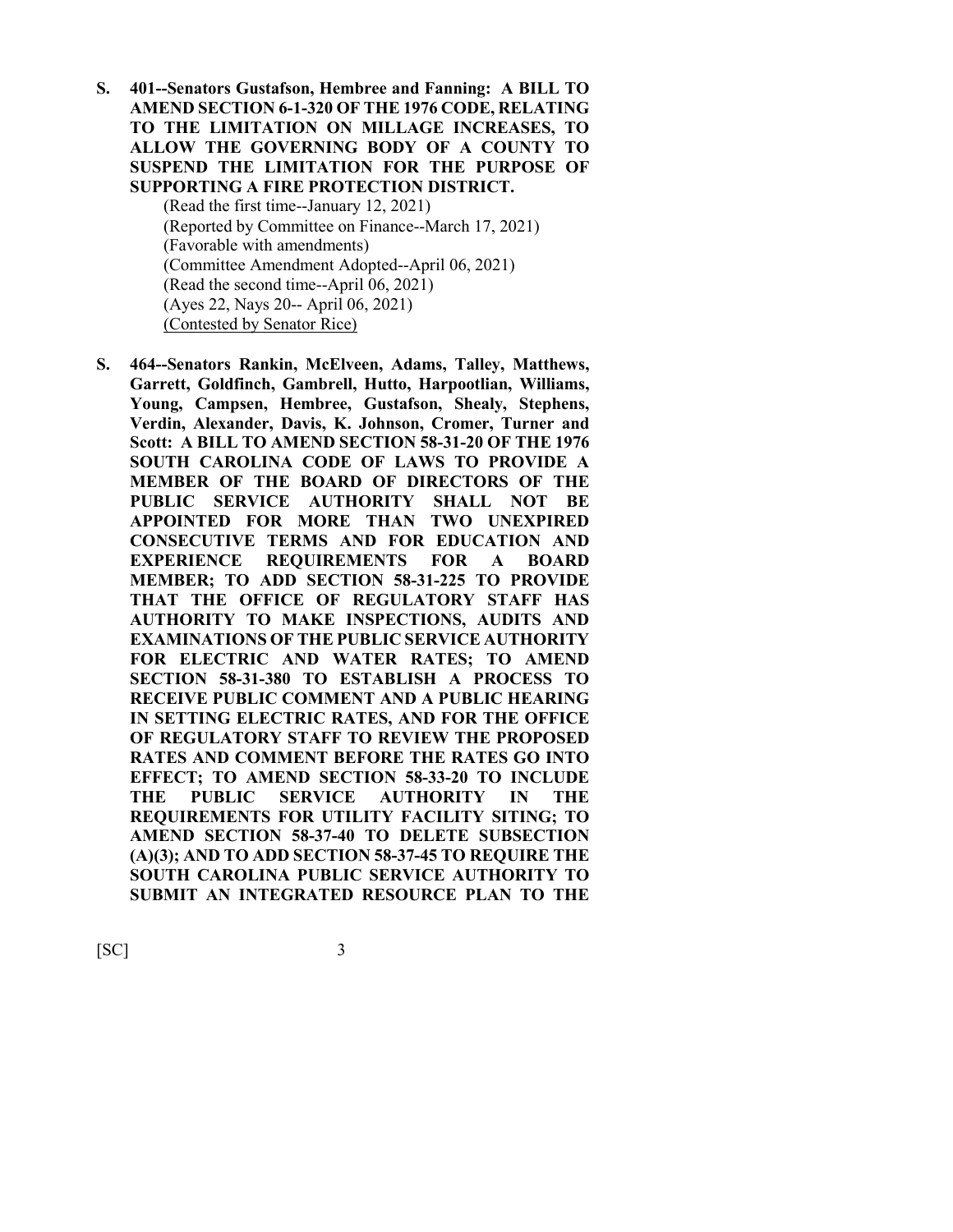#### **PUBLIC SERVICE COMMISSION AND TO PROVIDE FOR PLAN REQUIREMENTS.**

(Read the first time--January 13, 2021) (Reported by Committee on Judiciary--March 31, 2021) (Favorable with amendments) (Committee Amendment Adopted--April 20, 2021) (Amended--April 20, 2021) (Amended--April 21, 2021) (Read the second time--April 21, 2021) (Amended--April 22, 2021) (Contested by Senator Rankin)

**S. 432--Senator Alexander: A BILL TO AMEND ARTICLE 1, CHAPTER 59, TITLE 38 OF THE 1976 CODE, RELATING TO CLAIMS PRACTICES, BY ADDING SECTION 38-59-60, TO ALLOW FOR CONTRIBUTIONS FOR DEFENSE COSTS FOR THE SAME CLAIM, SUIT, OR ACTION AMONG MORE THAN ONE LIABILITY INSURER.** (Read the first time--January 12, 2021)

(Reported by Committee on Banking and Insurance--March 24, 2021) (Favorable) (Read the second time--May 11, 2021) (Ayes 40, Nays 4--May 11, 2021) (Contested by Senator Malloy)

**S. 908--Senators Rankin and Grooms: A BILL TO AMEND SECTION 56-5-4445 OF THE 1976 CODE, RELATING TO THE RESTRICTION OF ELEVATING OR LOWERING A MOTOR VEHICLE, TO PROHIBIT MOTOR VEHICLE MODIFICATIONS THAT RESULT IN THE MOTOR VEHICLE'S FRONT FENDER BEING RAISED FOUR OR MORE INCHES ABOVE THE HEIGHT OF THE REAR FENDER.**

(Read the first time--December 6, 2021) (Reported by Committee on Transportation--January 25, 2022) (Favorable with amendments) (Committee Amendment Adopted--February 24, 2022) (Amended--February 24, 2022) (Read the second time--February 24, 2022) (Ayes 33, Nays 1--February 24, 2022)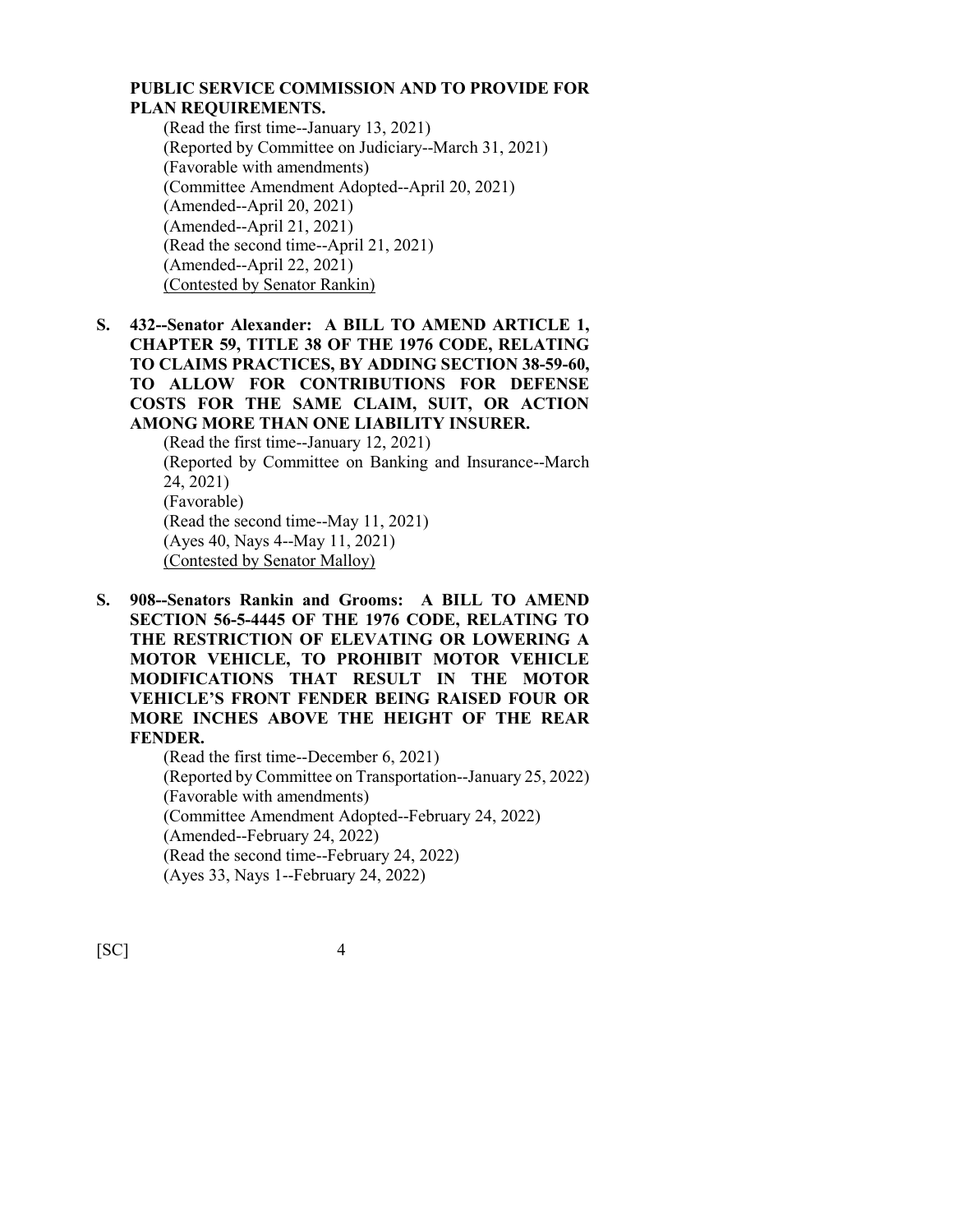#### **STATEWIDE SECOND READING BILLS**

**S. 475--Senators Rankin, Grooms, Williams, Scott, Hembree, McElveen, Senn, Talley, Adams, Harpootlian, Hutto, Goldfinch, Matthews, Gambrell and Gustafson: A JOINT RESOLUTION TO REQUIRE NEXTERA ENERGY, INC. TO PROVIDE CERTAIN DOCUMENTS RELATED TO THE PUBLIC SERVICE AUTHORITY TO THE SPEAKER OF THE HOUSE OF REPRESENTATIVES, THE PRESIDENT OF THE SENATE, THE CHAIRMAN OF THE SENATE FINANCE COMMITTEE, THE CHAIRMAN OF THE HOUSE WAYS AND MEANS COMMITTEE, THE CHAIRMAN OF THE SENATE JUDICIARY COMMITTEE AND THE CHAIRMAN OF THE HOUSE JUDICIARY COMMITTEE.**

(Read the first time--January 21, 2021) (Reported by Committee on Judiciary--February 11, 2021) (Favorable) (Contested by Senator Massey)

**S. 376--Senators Talley, Hembree and Setzler: A BILL TO ENACT THE "STATE INSTITUTION OF HIGHER EDUCATION EFFICIENCY ACT"; TO AMEND TITLE 59 OF THE 1976 CODE, RELATING TO EDUCATION, BY ADDING CHAPTER 157, TO ALLOW THE BOARD OF TRUSTEES OF AN INSTITUTION OF HIGHER EDUCATION TO ESTABLISH BY RESOLUTION AN AUXILIARY DIVISION AS PART OF THE COLLEGE OR UNIVERSITY, TO PROVIDE THAT THE AUXILIARY DIVISION IS EXEMPT FROM VARIOUS STATE LAWS, TO REQUIRE THAT CERTAIN PERMANENT IMPROVEMENT PROJECTS MUST BE SUBMITTED TO THE JOINT BOND REVIEW COMMITTEE AND THE EXECUTIVE BUDGET OFFICE, TO PROVIDE THAT A BOARD OF TRUSTEES MAY ADOPT FOR AN AUXILIARY DIVISION A PROCUREMENT POLICY, AND TO PROVIDE REPORTING REQUIREMENTS; TO AMEND SECTION 8-11-260 OF THE 1976 CODE, RELATING TO EXEMPTIONS FROM CERTAIN REQUIREMENTS FOR STATE OFFICERS AND EMPLOYEES, TO PROVIDE THAT EMPLOYEES OF CERTAIN RESEARCH UNIVERSITIES AND NON-RESEARCH, FOUR-YEAR**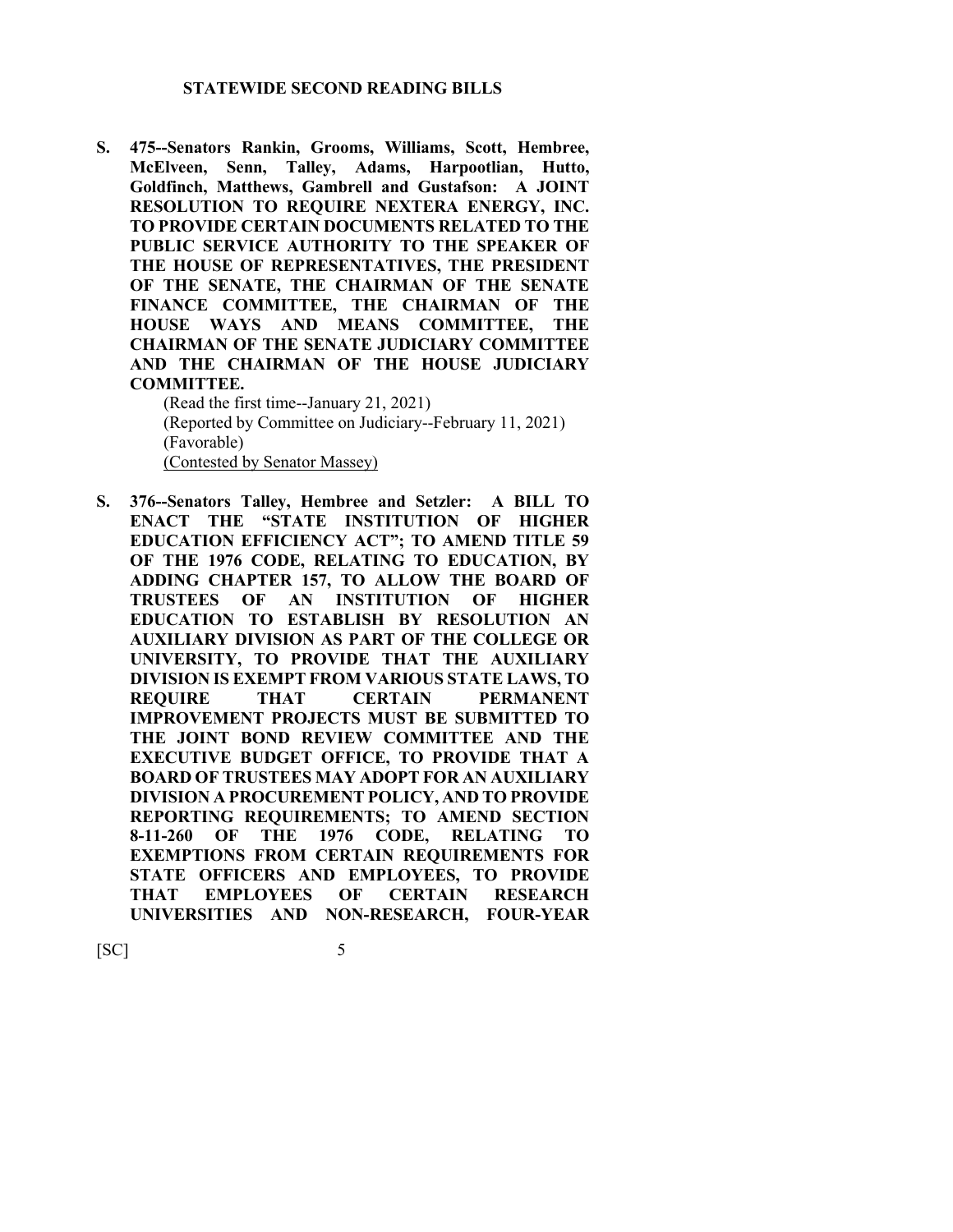**COLLEGES AND UNIVERSITIES ARE EXEMPT; TO AMEND SECTION 11-35-710(A)(6) OF THE 1976 CODE, RELATING TO EXEMPTIONS FROM THE SOUTH CAROLINA CONSOLIDATED PROCUREMENT CODE, TO PROVIDE THAT THE STATE FISCAL ACCOUNTABILITY AUTHORITY MAY EXEMPT PRIVATE GIFTS, AUXILIARY DIVISIONS, AND OTHER SALES AND SERVICES; AND TO DEFINE NECESSARY TERMS.** (Read the first time--January 12, 2021) (Reported by Committee on Education--February 24, 2021) (Favorable with amendments) (Committee Amendment Adopted--January 11, 2022) (Contested by Senators Corbin and Climer)

**H. 3586--Reps. Sandifer and Hardee: A BILL TO AMEND SECTION 38-55-520, CODE OF LAWS OF SOUTH CAROLINA, 1976, RELATING TO THE PURPOSE OF THE ARTICLE, SO AS TO ESTABLISH THE FRAUD DIVISION WITHIN THE DEPARTMENT OF INSURANCE; TO AMEND SECTION 38-55-530, RELATING TO DEFINITIONS, SO AS TO REMOVE REFERENCES TO THE SECOND INJURY FUND AND ADD A SEPARATE DEFINITION FOR "UNDESERVED ECONOMIC BENEFIT OR ADVANTAGE"; TO AMEND SECTION 38-55-550, RELATING TO CIVIL PENALTIES PAID TO THE INSURANCE FRAUD DIVISION, SO AS TO MAKE CONFORMING CHANGES; TO AMEND SECTION 38-55-560, RELATING TO THE INSURANCE FRAUD DIVISION, SO AS TO TRANSFER THE DUTIES AND OBLIGATIONS TO THE DEPARTMENT OF INSURANCE; TO AMEND SECTION 38-55-570, RELATING TO NOTIFICATION OF KNOWLEDGE OR BELIEF OF FALSE STATEMENTS AND MISREPRESENTATIONS AND INFORMATION TO BE RELEASED, SO AS TO TRANSFER THE DUTIES AND OBLIGATIONS TO THE DEPARTMENT OF INSURANCE; TO AMEND SECTION 38-55-590, RELATING TO THE REQUIRED ANNUAL REPORT TO THE GENERAL ASSEMBLY, SO AS TO TRANSFER THE DUTIES AND OBLIGATIONS TO THE DEPARTMENT OF INSURANCE; AND TO AMEND SECTION 42-9-440, RELATING TO THE WORKERS' COMPENSATION COMMISSION'S REQUIREMENT TO**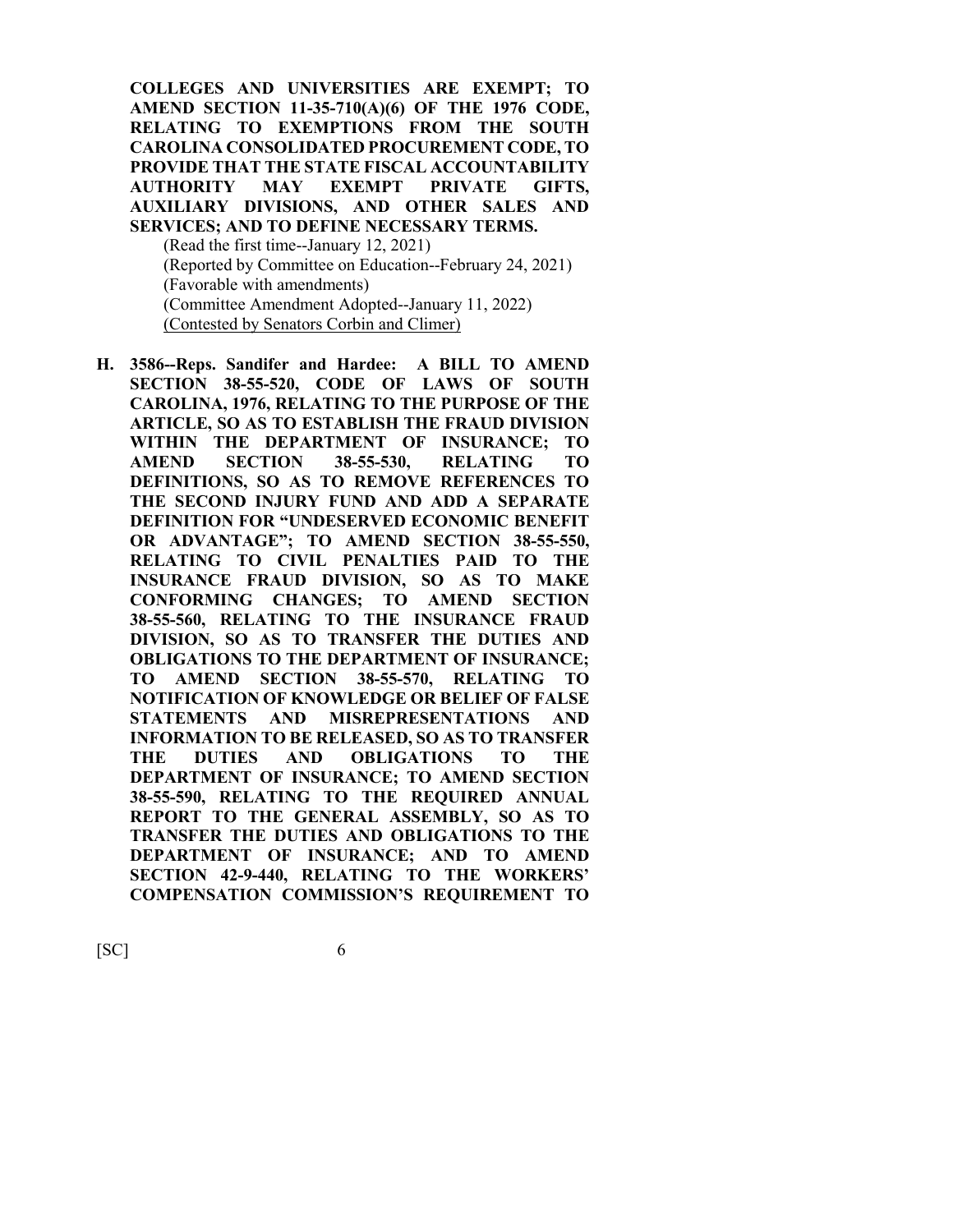#### **REPORT SUSPECTED FRAUD, SO AS TO MAKE CONFORMING CHANGES.** (Read the first time--February 4, 2021) (Reported by Committee on Banking and Insurance--February 25, 2021)

(Favorable)

(Contested by Senator Malloy)

**S. 94--Senators Malloy and Adams: A BILL TO AMEND SECTION 42-1-160 OF THE 1976 CODE, RELATING TO INJURY AND PERSONAL INJURY IN WORKERS' COMPENSATION, TO PROVIDE THAT A LIMITATION ON STRESS, MENTAL INJURIES, AND MENTAL ILLNESS FOR WORKERS' COMPENSATION DOES NOT APPLY TO A FIRST RESPONDER DIAGNOSED WITH POST-TRAUMATIC STRESS DISORDER, AND TO DEFINE NECESSARY TERMS.**

(Read the first time--January 12, 2021) (Reported by Committee on Judiciary--March 10, 2021) (Favorable with amendments) (Contested by Senator Turner)

**S. 595--Senator Senn: A BILL TO AMEND SECTION 54-3-10(B) OF THE 1976 CODE, RELATING TO THE CREATION AND MEMBERSHIP OF THE SOUTH CAROLINA STATE PORTS AUTHORITY, TO DELETE THE PROVISION PROHIBITING EX-OFFICIO MEMBERS FROM ATTENDING EXECUTIVE SESSION.**

> (Read the first time--February 23, 2021) (Reported by Committee on Transportation--March 23, 2021) (Favorable with amendments) (Contested by Senators Harpootlian and Setzler)

**S. 101--Senators Cromer and Hembree: A BILL TO AMEND THE CODE OF LAWS OF SOUTH CAROLINA, 1976, BY ADDING SECTION 1-1-671 SO AS TO PROVIDE FOR THE DESIGN, COLOR, AND OTHER ELEMENTS OF THE SOUTH CAROLINA STATE FLAG AND TO DESIGNATE**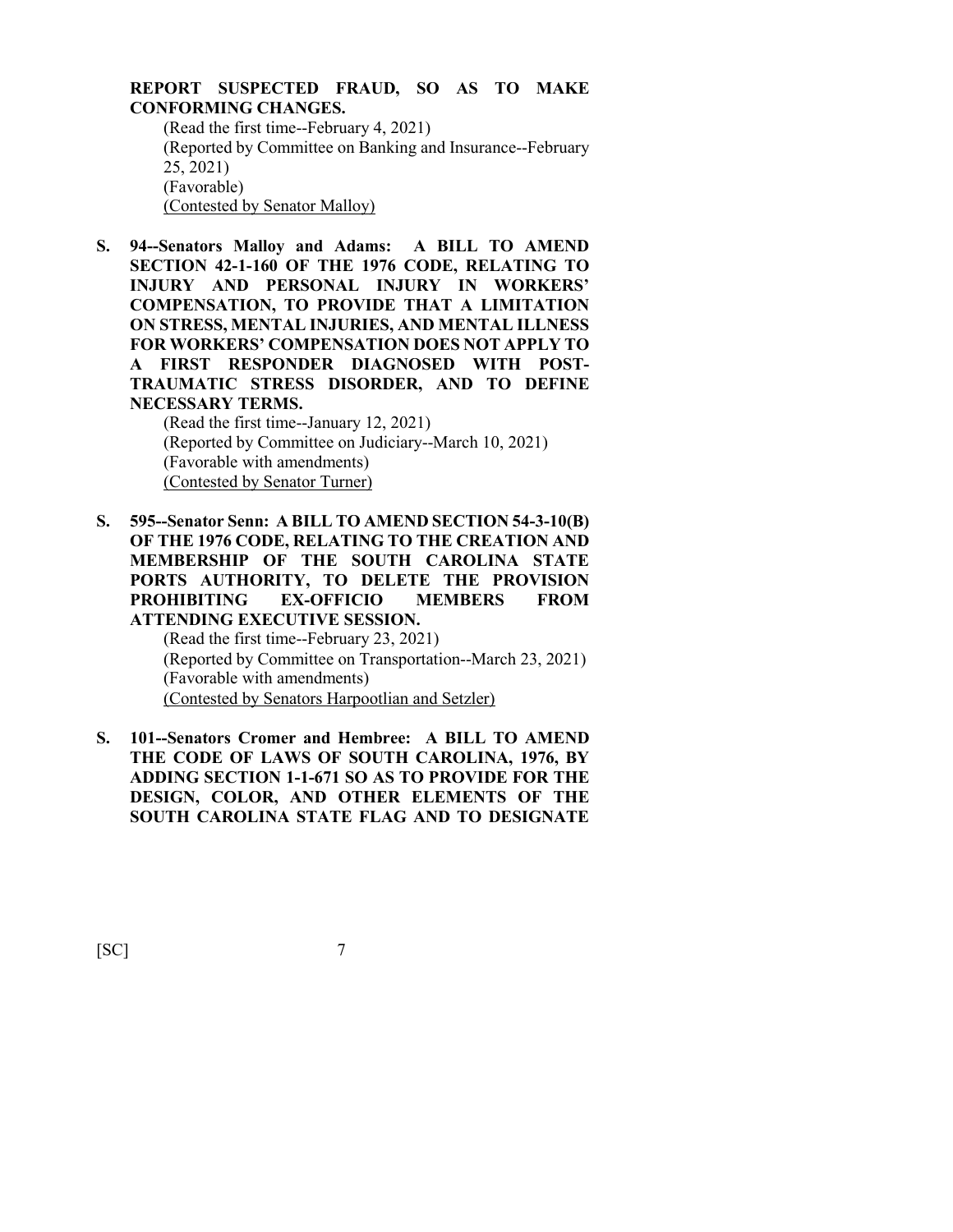#### **THE FLAG OF THIS DESIGN, COLOR, AND ELEMENTS AS THE OFFICIAL SOUTH CAROLINA STATE FLAG.**

(Read the first time--January 12, 2021) (Reported by Committee on Family and Veterans' Services-- March 24, 2021) (Favorable with amendments) (Contested by Senator Hutto)

**S. 245--Senators Young, Rankin, Climer, Turner, Bennett and M. Johnson: A BILL TO AMEND SECTION 56-5-3435 OF THE 1976 CODE, RELATING TO MAINTAINING A SAFE OPERATING DISTANCE BETWEEN A MOTOR VEHICLE AND A BICYCLE, TO DEFINE "SAFE OPERATING DISTANCE".**

(Read the first time--January 12, 2021) (Polled by Committee on Transportation--March 24, 2021) (Favorable) (Contested by Senator Loftis)

**S. 614--Senators Corbin, Loftis, Kimbrell, Garrett, Rice, Adams, Gustafson, Verdin, Cromer and Martin: A BILL TO AMEND ARTICLE 1, CHAPTER 1, TITLE 25 OF THE 1976 CODE, RELATING TO THE MILITARY CODE, BY ADDING SECTION 25-1-80, TO PROVIDE FOR THE DUTIES AND RESPONSIBILITIES OF THE SOUTH CAROLINA UNORGANIZED MILITIA.**

(Read the first time--February 25, 2021) (Reported by Committee on Family and Veterans' Services-- March 24, 2021) (Favorable) (Amendment proposed--May 04, 2021) (Document No. S-RES\AMEND\614R001.KMM.TDC) (Contested by Senator Matthews)

**H. 3262--Reps. Fry, Huggins, Davis, B. Newton, G.R. Smith, Morgan, Burns, Erickson, Bennett, Thayer, Taylor, Bryant, Elliott, Willis, Felder, McGarry, V.S. Moss, Haddon, Long, Pope, Forrest, Caskey, Hixon, Hewitt, Bailey, M.M. Smith, J.E. Johnson, Bradley, Brittain and Crawford: A BILL TO AMEND SECTION 7-11-15, AS AMENDED, CODE OF LAWS OF SOUTH CAROLINA, 1976, RELATING TO QUALIFICATIONS TO RUN AS A CANDIDATE IN GENERAL ELECTIONS, SO AS TO REQUIRE ALL**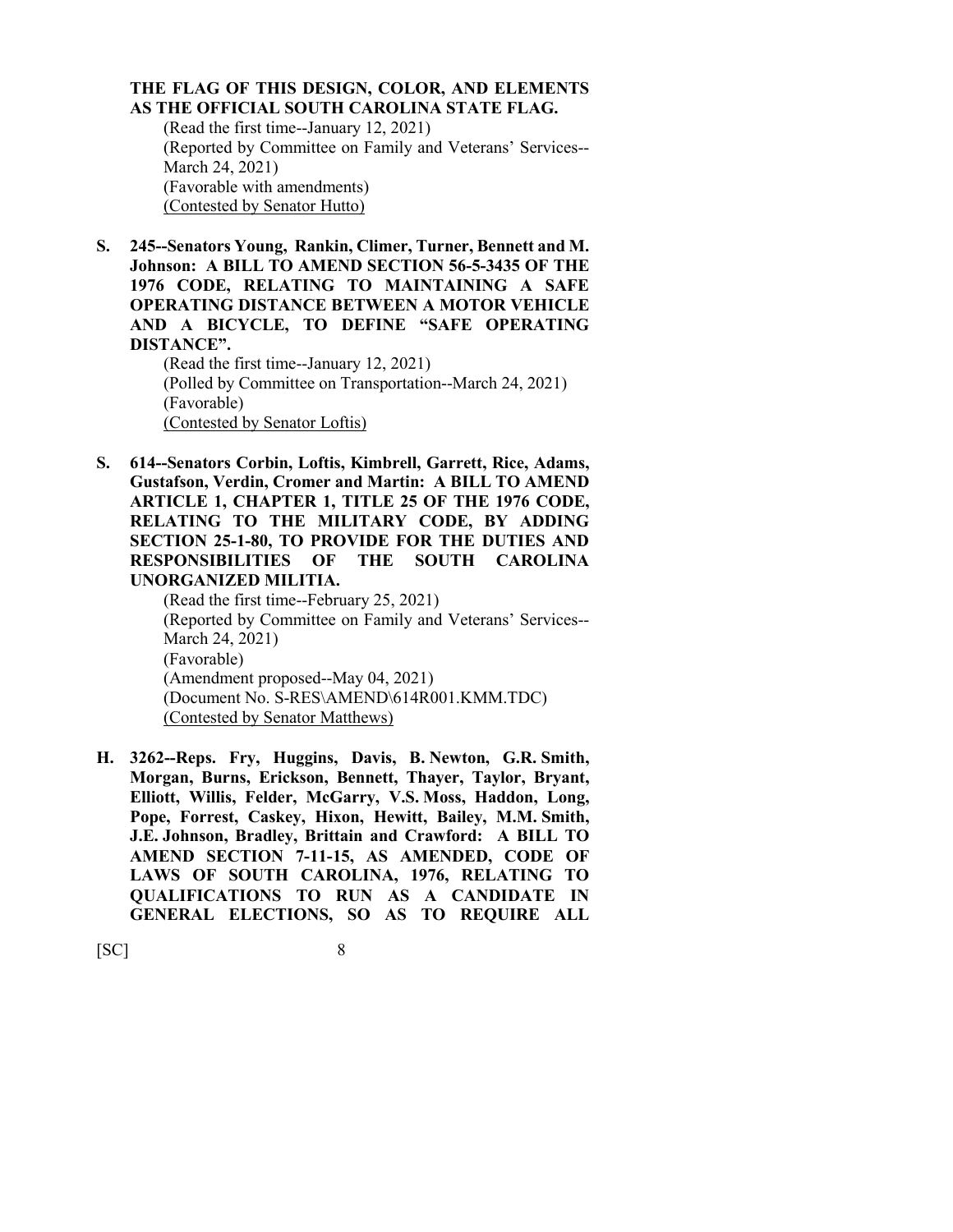**CANDIDATES FROM EACH POLITICAL PARTY IN THIS STATE TO PAY A FILING FEE, INCLUDING CANDIDATES FROM PARTIES THAT ARE NOT REQUIRED TO CONDUCT A PRIMARY ELECTION, AND TO AUTHORIZE POLITICAL PARTIES TO CHARGE A CERTIFICATION FEE TO ALL CANDIDATES SEEKING NOMINATION BY POLITICAL PARTY PRIMARY OR POLITICAL PARTY CONVENTION; AND TO AMEND SECTION 7-11-210, RELATING TO THE NOTICE OF CANDIDACY AND PLEDGE, SO AS TO REQUIRE CANDIDATES TO AFFIRM THEIR PARTICIPATION IN AT LEAST THREE OF THE LAST FOUR STATEWIDE PARTY PRIMARIES, OR, IN THE ALTERNATIVE, IF PRECLUDED FROM PARTICIPATION DUE TO AGE, PERSONAL HEALTH, RESIDENCY, OR ACTIVE MILITARY SERVICE, CANDIDATES MAY PLEDGE THAT THEY ARE BONA FIDE MEMBERS OF THE POLITICAL PARTY WHOSE NOMINATION THEY ARE SEEKING, AND TO PROVIDE THAT THE STATE PARTY CHAIRMAN, IF PERMITTED BY PARTY RULE, MAY REQUIRE ADDITIONAL VERIFICATION WHEN A CANDIDATE'S AFFIRMATION OF BONA FIDE PARTY MEMBERSHIP IS DISPUTED, AND THAT THE STATE CHAIRMAN IS THE FINAL AUTHORITY TO RESOLVE QUESTIONS REGARDING BONA FIDE PARTY MEMBERSHIP.**

(Read the first time--February 25, 2021) (Reported by Committee on Judiciary--March 24, 2021) (Favorable with amendments) (Contested by Senator Martin)

**S. 41--Senator Grooms: A BILL TO AMEND SECTION 31-12-70(A)(16) OF THE 1976 CODE, RELATING TO THE POWERS OF REDEVELOPMENT AUTHORITIES, TO PROVIDE THAT CERTAIN REDEVELOPMENT FEES MAY BE USED FOR FINANCING, ACQUIRING, DEVELOPING, SUPPORTING, AND OPERATING CERTAIN MUSEUM PROJECTS.**

(Read the first time--January 12, 2021) (Reported by Committee on Labor, Commerce and Industry-- April 08, 2021) (Favorable) (Contested by Senator Peeler)

 $[SC]$  9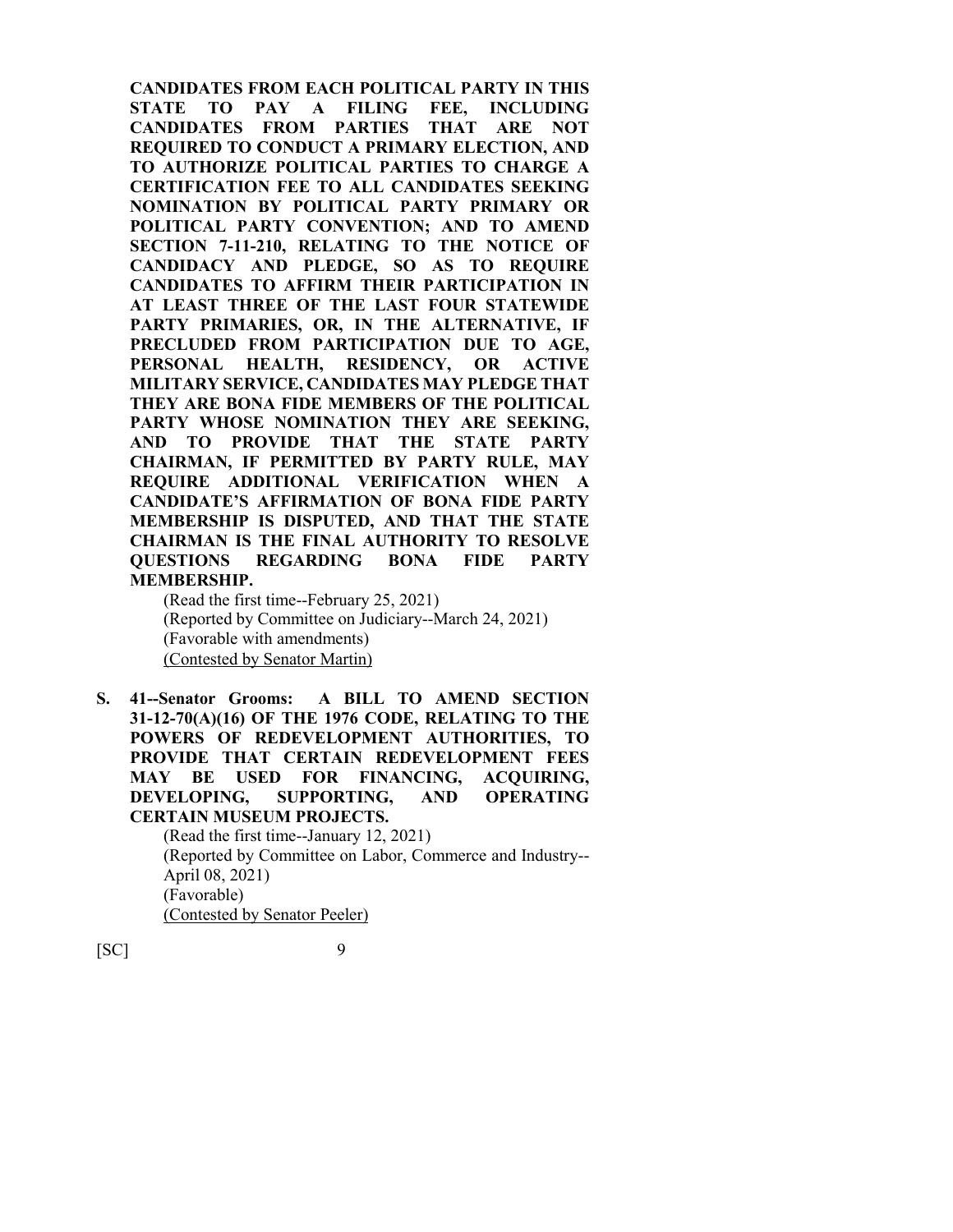**H. 3681--Reps. Simrill, Rutherford, Bannister, West and Lowe: A BILL TO AMEND THE CODE OF LAWS OF SOUTH CAROLINA, 1976, BY ADDING SECTION 44-95-45 SO AS TO PROVIDE THAT POLITICAL SUBDIVISIONS OF THIS STATE MAY NOT ENACT ANY LAWS, ORDINANCES, OR RULES PERTAINING TO INGREDIENTS, FLAVORS, OR LICENSING OF CIGARETTES, ELECTRONIC SMOKING DEVICES, E-LIQUID, VAPOR PRODUCTS, TOBACCO PRODUCTS, OR ALTERNATIVE NICOTINE PRODUCTS; AND TO PROVIDE THAT SUCH LAWS, ORDINANCES, AND RULES ENACTED BY A POLITICAL SUBDIVISION PRIOR TO DECEMBER 31, 2020, ARE NOT SUBJECT TO THE PREEMPTION IMPOSED BY THIS ACT.**

(Read the first time--April 8, 2021) (Polled by Committee on Medical Affairs--April 22, 2021) (Favorable) (Contested by Senators Senn, McElveen, Hutto and Kimpson)

**H. 3612--Reps. Lucas, Allison, M.M. Smith, Calhoon, Govan, Davis, Murray, Gilliard, Carter, Anderson and Weeks: A BILL TO AMEND THE CODE OF LAWS OF SOUTH CAROLINA, 1976, SO AS TO ENACT THE "SOUTH CAROLINA COMPUTER SCIENCE EDUCATION INITIATIVE ACT" BY ADDING SECTION 59-29-250 SO AS TO PROVIDE FOR THE EXPANSION AND ENHANCEMENT OF COMPUTER SCIENCE EDUCATION IN PUBLIC HIGH SCHOOLS THROUGH THE CREATION AND IMPLEMENTATION OF A STATEWIDE COMPUTER SCIENCE EDUCATION PLAN AND THE REQUIREMENT THAT EACH PUBLIC SCHOOL OFFERS AT LEAST ONE COMPUTER SCIENCE COURSE THAT MEETS CERTAIN CRITERIA.**

(Read the first time--February 3, 2021) (Reported by Committee on Education--April 28, 2021) (Favorable) (Contested by Senator Rankin)

**S. 230--Senators Shealy, Hutto, Jackson and Gustafson: A BILL TO AMEND SECTION 16-3-2020(G) OF THE 1976 CODE, RELATING TO TRAFFICKING VICTIMS WHO ARE MINORS, TO PROVIDE THAT MINORS ENGAGED IN COMMERCIAL SEXUAL ACTIVITY OR TRAFFICKING ARE PRESUMED TO BE DOING SO UNDER COERCION**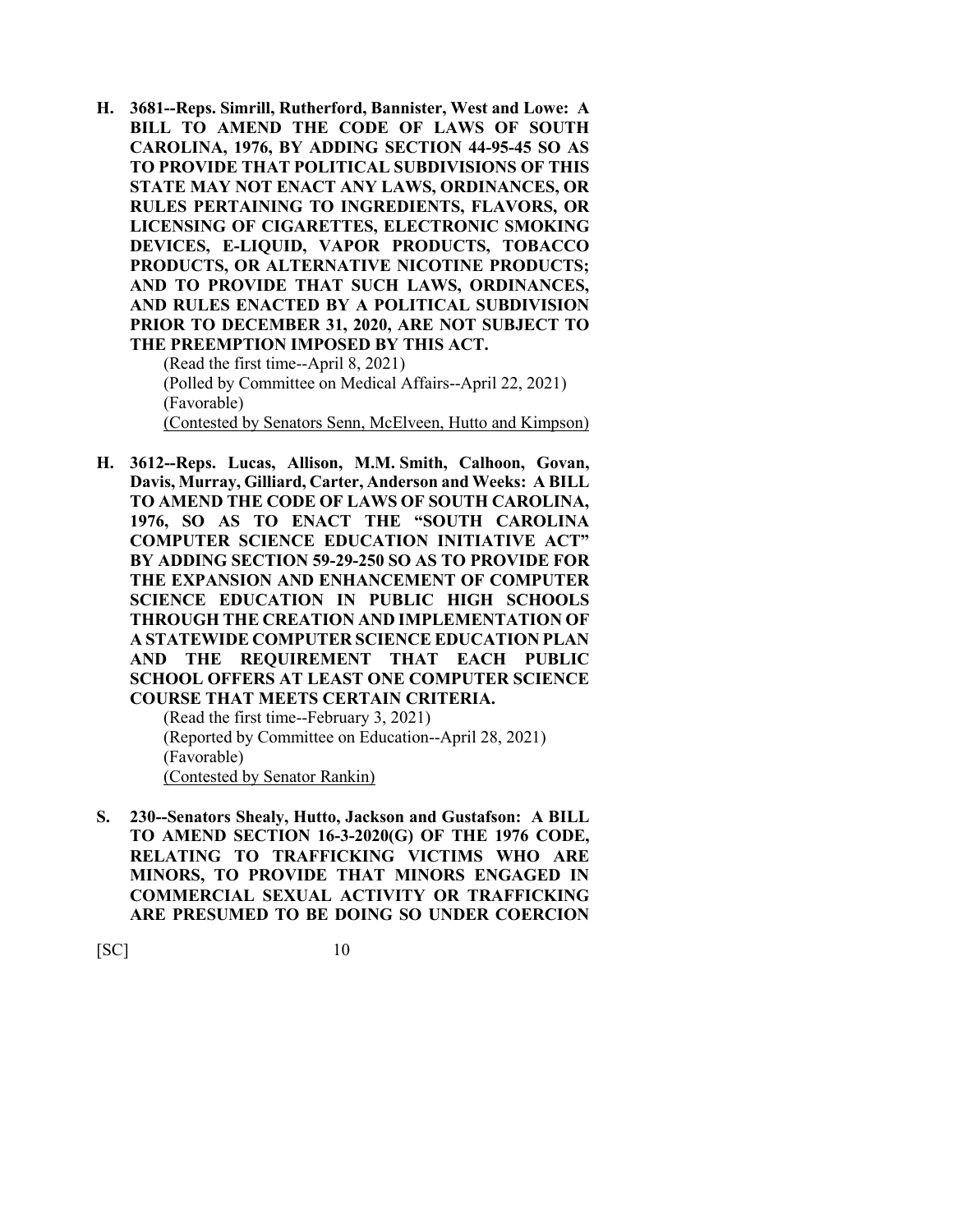#### **OR AS THE RESULT OF A REASONABLE FEAR OF A THREAT, TO PROVIDE FOR AN AFFIRMATIVE DEFENSE OF THESE VICTIMS, AND TO PROVIDE FOR EXPUNGEMENT FOR THESE VICTIMS.**

(Read the first time--January 12, 2021) (Reported by Committee on Judiciary--May 05, 2021) (Favorable with amendments) (Committee Amendment Adopted--May 06, 2021) (Amended--May 12, 2021) (Amendment proposed--February 15, 2022) (Document No. S-RES\AMEND\230R00.SP.GH)

**S. 591--Senators Hutto, Shealy, Senn and Stephens: A BILL TO AMEND SECTION 20-1-100, CODE OF LAWS OF SOUTH CAROLINA, 1976, RELATING TO THE MINIMUM AGE A PERSON MAY ENTER INTO MARRIAGE, SO AS TO PROVIDE THAT A MARRIAGE ENTERED INTO BY AN INDIVIDUAL YOUNGER THAN EIGHTEEN YEARS OF AGE IS VOID AB INITIO; TO AMEND SECTION 20-1-290, RELATING TO THE WILFUL FAILURE OF THE LICENSE-ISSUING OFFICER TO COMPLY WITH LAWS RELATED TO THE ISSUANCE OF MARRIAGE LICENSES, SO AS TO REMOVE REFERENCES TO CODE SECTIONS REPEALED BY THIS BILL; TO REPEAL SECTION 20-1-250 RELATING TO THE ISSUANCE OF A MARRIAGE LICENSE TO APPLICANTS BETWEEN THE AGES OF SIXTEEN AND EIGHTEEN WITH PARENTAL OR GUARDIAN CONSENT, AND SECTION 20-1-260 RELATING TO THE PROOF OF AGE REQUIRED FOR A MINOR APPLICANT.**

(Read the first time--February 23, 2021) (Reported by Committee on Judiciary--May 05, 2021) (Favorable) (Contested by Senator Cash)

**H. 3575--Reps. Fry, Collins, Elliott, Kirby, Forrest, W. Newton, McGarry, B. Newton, Hosey, Caskey, Herbkersman, Martin, M.M. Smith, Wheeler, Brittain, Hewitt, Erickson, Bradley, Henderson-Myers, Stavrinakis, Davis and Kimmons: A BILL TO AMEND THE CODE OF LAWS OF SOUTH CAROLINA, 1976, BY ADDING SECTION 61-4-45 SO AS TO ALLOW A QUALIFYING RETAILER TO OFFER CURBSIDE DELIVERY OR PICKUP SERVICE OF BEER OR WINE**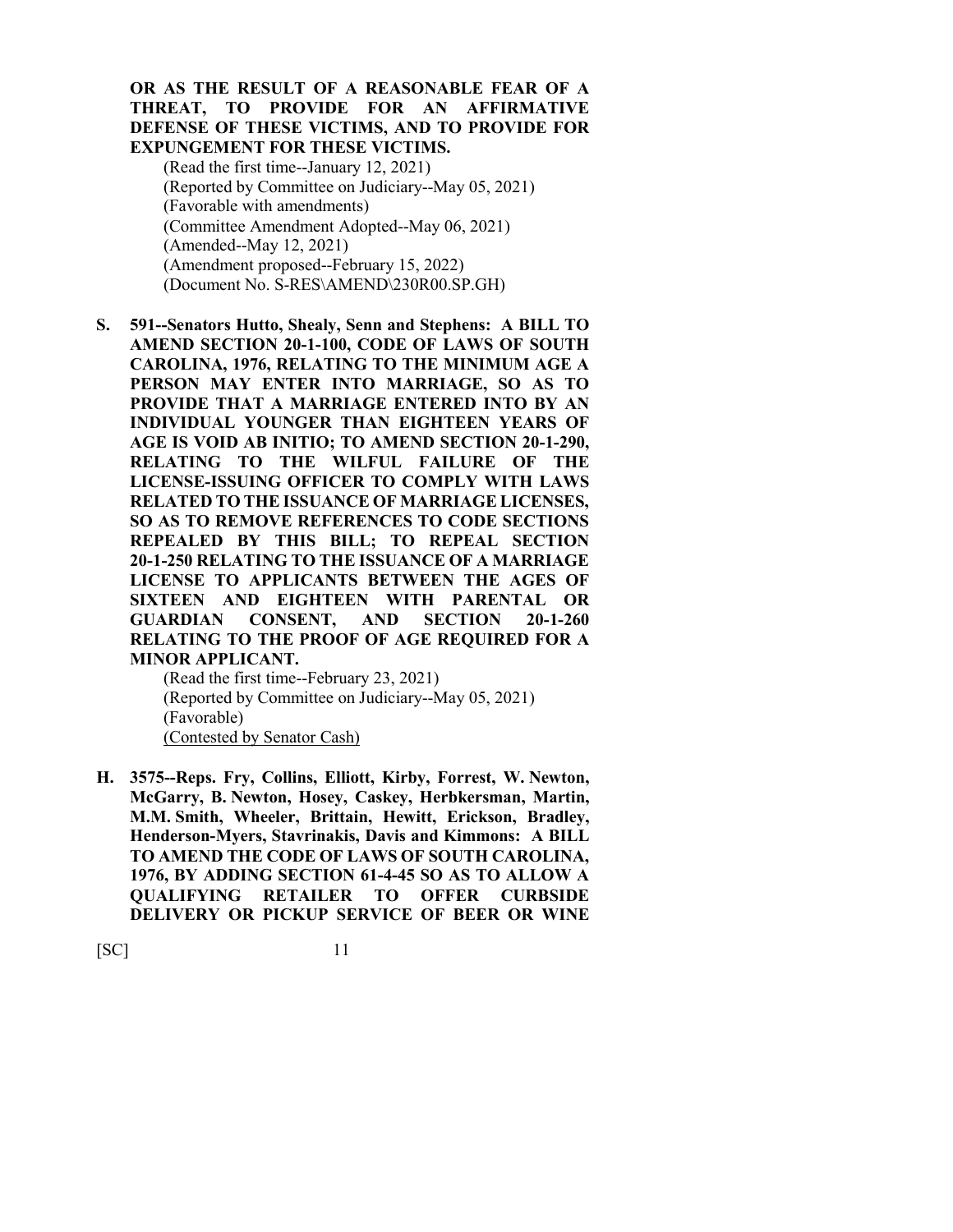#### **AND TO PROVIDE LIMITATIONS; AND TO AMEND SECTION 61-2-170, RELATING TO DRIVE-THROUGH OR CURB SERVICE OF ALCOHOLIC BEVERAGES, SO AS TO MAKE CONFORMING CHANGES.**

(Read the first time--March 16, 2021) (Reported by Committee on Judiciary--May 05, 2021) (Favorable) (Contested by Senators Rankin, Scott and Cash)

**H. 3620--Reps. Gilliard, W. Newton, Bernstein, Hyde, Simrill, Rutherford, Lucas, Dillard, Erickson, Hart, Kimmons, Pope, Stavrinakis, Thigpen, Wheeler, Bradley, Alexander, Kirby, Henegan, Pendarvis, Herbkersman, Collins, McDaniel, Ott, Cobb-Hunter, R. Williams, Murray, Brawley, Govan, Henderson-Myers, Carter, Rose, Tedder, J.L. Johnson, Wetmore, Weeks, Matthews, Rivers, Anderson, Jefferson, Garvin, Hosey and Clyburn: A BILL TO AMEND THE CODE OF LAWS OF SOUTH CAROLINA, 1976, BY ADDING ARTICLE 22 TO CHAPTER 3, TITLE 16 SO AS TO ENTITLE THE ARTICLE "PENALTY ENHANCEMENTS FOR CERTAIN CRIMES", TO PROVIDE ADDITIONAL PENALTIES FOR PERSONS WHO COMMIT CERTAIN DELINEATED CRIMES WHEN THE VICTIM WAS INTENTIONALLY SELECTED BASED ON CERTAIN FACTORS, AND TO PROVIDE VICTIMS OF A VIOLATION OF THE ARTICLE MAY BRING A CIVIL ACTION FOR DAMAGES SUSTAINED.**

(Read the first time--April 8, 2021) (Reported by Committee on Judiciary--May 05, 2021) (Favorable with amendments) (Contested by Senators Kimbrell, Climer, Adams, Garrett, Cash, Verdin, Rice, Corbin, Loftis and Grooms)

**H. 3243--Reps. Collins, Bernstein, Kimmons, Forrest, Herbkersman, Erickson, W. Cox, Elliott, Carter, Cobb-Hunter, Rutherford, King, Henegan, Wheeler, Thigpen, Pendarvis, Rose, Bamberg, Dillard, McKnight, Garvin, Stavrinakis, Ott, Weeks, Atkinson, R. Williams, Jefferson, Kirby, J.L. Johnson, Cogswell, Caskey, Matthews, S. Williams and Anderson: A BILL TO AMEND THE CODE OF LAWS OF SOUTH CAROLINA, 1976, BY ADDING SECTION 41-1-35 SO AS TO PROVIDE PEOPLE WHO ARE LAWFULLY PRESENT IN THIS STATE AND ARE NOT PRECLUDED FROM**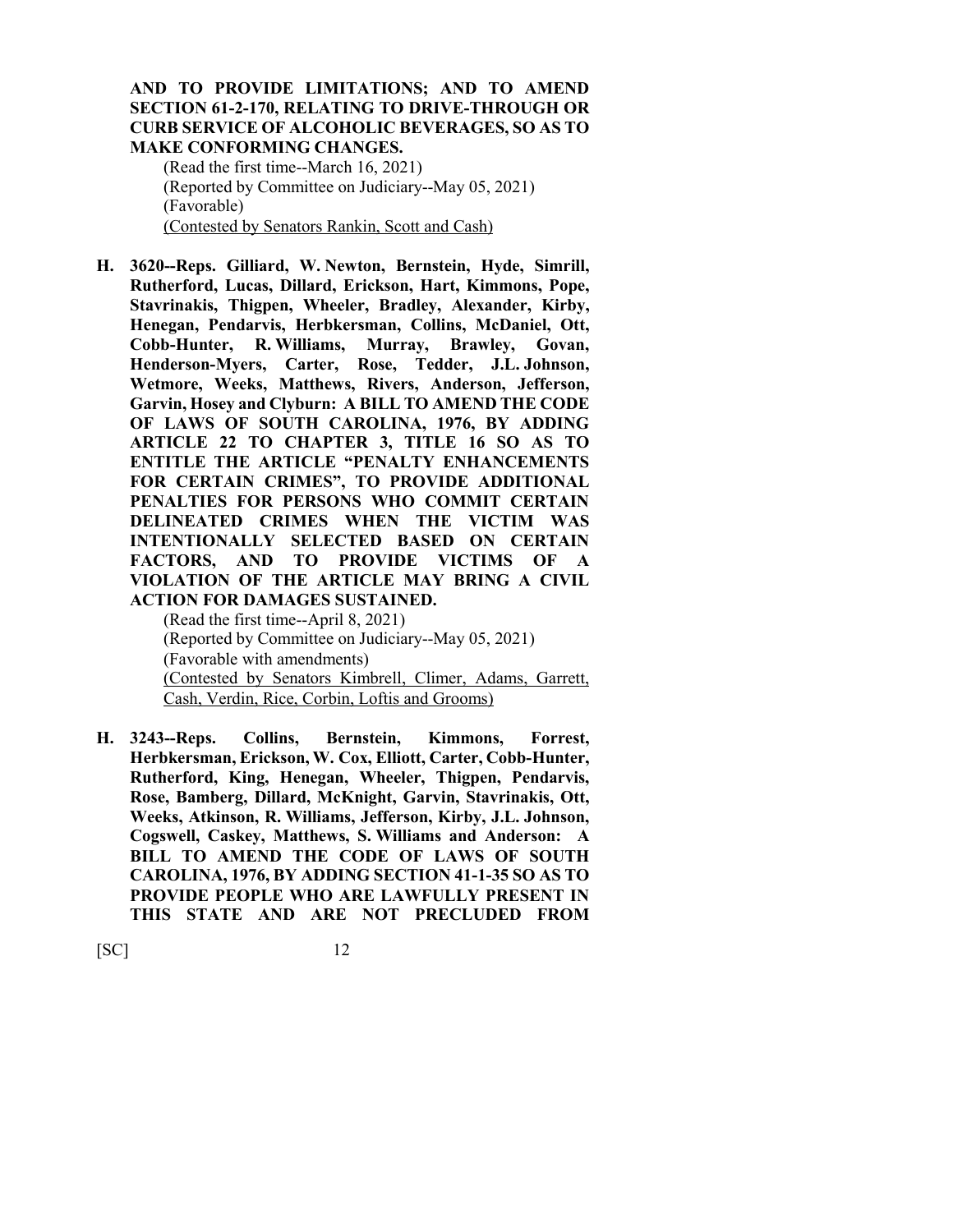**ESTABLISHING RESIDENCY UNDER FEDERAL IMMIGRATION LAW MAY ESTABLISH RESIDENCY AND BE ELIGIBLE FOR OCCUPATIONAL OR PROFESSIONAL LICENSURE UNDER THE PROVISIONS OF THIS CHAPTER, PROVIDED OTHER LICENSURE REQUIREMENTS ARE MET.**

(Read the first time--April 7, 2021) (Recalled from Committee on Labor, Commerce and Industry- -May 06, 2021) (Contested by Senator Kimbrell)

**H. 3466--Reps. Long, McGarry, Pope, Forrest, Magnuson and Jones: A BILL TO AMEND THE CODE OF LAWS OF SOUTH CAROLINA, 1976, BY ADDING SECTION 40-80-65 SO AS TO PROVIDE PROCEDURES THROUGH WHICH A FIRE DEPARTMENT THAT ASSUMES THE COST OF TRAINING A FIREFIGHTER MAY BE REIMBURSED FOR THESE COSTS BY OTHER FIRE DEPARTMENTS THAT SUBSEQUENTLY HIRE THE FIREFIGHTER WITHIN A CERTAIN PERIOD OF TIME.**

> (Read the first time--April 8, 2021) (Reported by Committee on Labor, Commerce and Industry-- May 13, 2021) (Favorable with amendments) (Committee Amendment Adopted--February 15, 2022) (Contested by Senator Gambrell)

**H. 3590--Reps. Allison and Lucas: A BILL TO AMEND THE CODE OF LAWS OF SOUTH CAROLINA, 1976, BY ADDING SECTION 59-18-1115 SO AS TO PROVIDE PUBLIC SCHOOL DISTRICTS MAY HIRE NONCERTIFIED TEACHERS FOR ANY SCHOOLS AND CAREER AND TECHNOLOGY CENTERS THAT HAVE VACANT TEACHING POSITIONS FIVE BUSINESS DAYS BEFORE THE BEGINNING OF THE SCHOOL YEAR, TO PROVIDE THESE NONCERTIFIED TEACHERS MAY COMPRISE NO MORE THAN TWENTY-FIVE PERCENT OF THE ENTIRE TEACHING STAFF OF A SCHOOL OR CAREER AND TECHNOLOGY CENTER, TO PROVIDE ACADEMIC AND EXPERIENCE REQUIREMENTS FOR THESE NONCERTIFIED TEACHERS, AND TO PROVIDE RELATED REQUIREMENTS CONCERNING THE**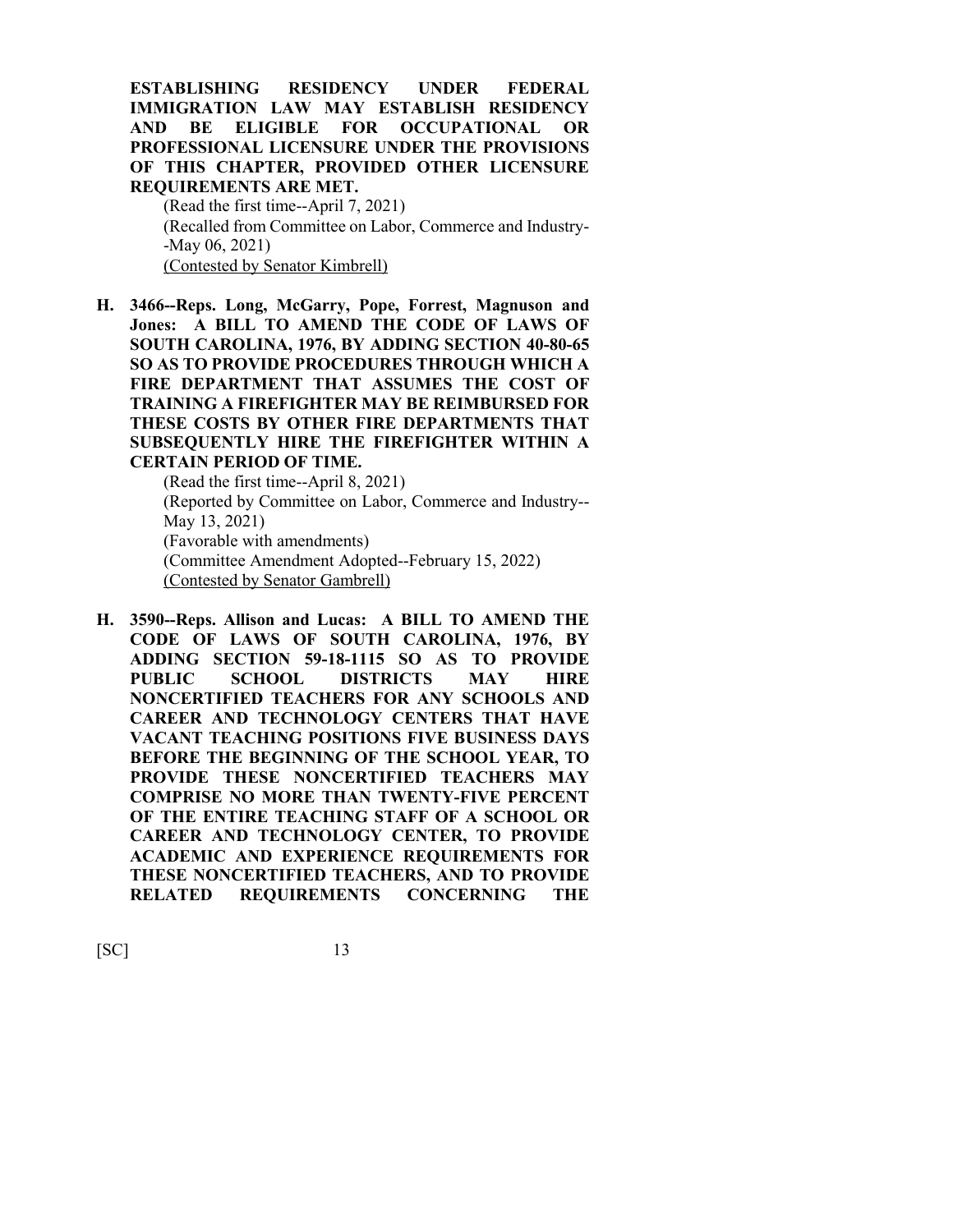#### **REGISTRATION AND TERMINATION OF THESE NONCERTIFIED TEACHERS.**

(Read the first time--April 7, 2021) (Reported by Committee on Education--January 26, 2022) (Favorable with amendments) (Contested by Senator Hutto)

- **S. 712--Senator Davis: A BILL TO AMEND CHAPTER 111, TITLE 59 OF THE 1976 CODE, RELATING TO EDUCATIONAL SCHOLARSHIPS, BY ADDING ARTICLE 11, TO ESTABLISH THE HEALTHCARE PROFESSIONAL LOAN FORGIVENESS PROGRAM, TO PROVIDE FOR THE ELIGIBILITY, ADMINISTRATION, AND FUNDING OF THE PROGRAM, TO CREATE AN ADVISORY COMMITTEE, AND TO DEFINE NECESSARY TERMS.** (Read the first time--March 30, 2021) (Reported by Committee on Education--February 01, 2022) (Favorable with amendments) (Contested by Senator Corbin)
- **H. 3606--Reps. G.M. Smith, Yow, Sandifer, Erickson and Bradley: A BILL TO AMEND THE CODE OF LAWS OF SOUTH CAROLINA, 1976, BY ADDING SECTION 40-59-265 SO AS TO EXEMPT CERTAIN IMPROVEMENTS MADE TO RESIDENTIAL PROPERTY FROM BUILDING PERMIT REQUIREMENTS, AND TO EXEMPT PROPERTY OWNERS WHO MAKE SUCH IMPROVEMENTS FROM RESIDENTIAL BUILDERS COMMISSION LICENSURE REQUIREMENTS; AND TO AMEND SECTION 40-59-20, RELATING TO DEFINITIONS CONCERNING THE RESIDENTIAL BUILDERS COMMISSION AND ITS LICENSEES, SO AS TO REVISE THE DEFINITION OF RESIDENTIAL SPECIALTY CONTRACTORS.**

(Read the first time--March 3, 2021) (Reported by Committee on Labor, Commerce and Industry-- February 01, 2022) (Favorable with amendments) (Contested by Senator Corbin)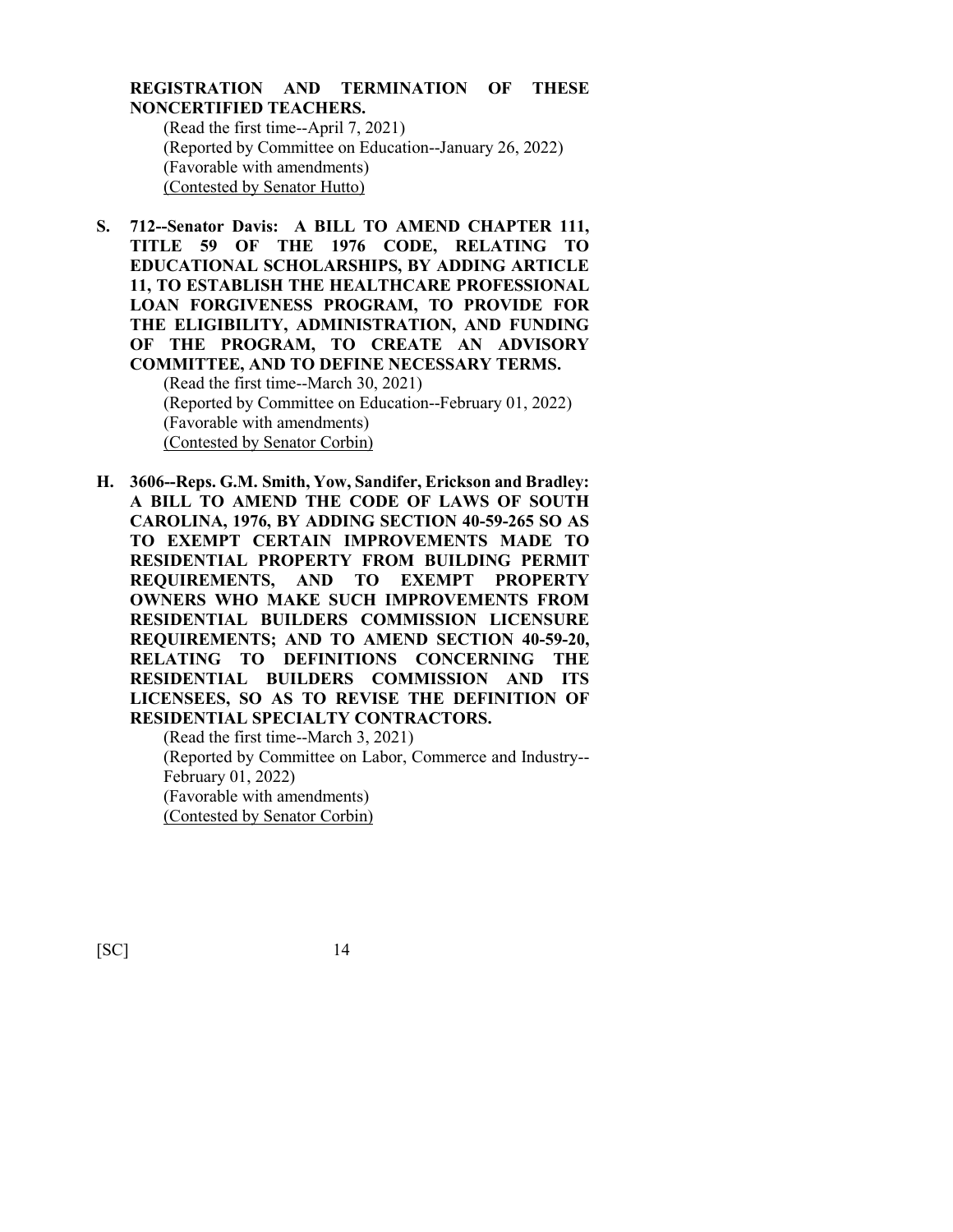**S. 961--Senators Senn, Campsen, Bennett, Alexander and Fanning: A BILL TO AMEND SECTION 39-25-20(T) OF THE 1976 CODE, RELATING TO THE DEFINITION OF "HONEY," TO PROVIDE THAT BEEKEEPERS PRODUCING NO MORE THAN FOUR HUNDRED GALLONS OF HONEY MAY FILE FOR AN EXEMPTION FROM INSPECTIONS AND REGULATIONS REQUIRING HONEY TO BE PROCESSED, EXTRACTED, AND PACKAGED IN AN INSPECTED FOOD PROCESSING ESTABLISHMENT, OR FROM BEING REQUIRED TO OBTAIN A REGISTRATION VERIFICATION CERTIFICATE FROM THE DEPARTMENT OF AGRICULTURE; AND TO PROVIDE THAT BEEKEEPERS WHO FILE FOR AND OBTAIN THE EXEMPTION CERTIFICATE FROM THE DEPARTMENT OF AGRICULTURE MAY SELL DIRECTLY TO INSPECTED FOOD PROCESSING ESTABLISHMENTS THAT MAINTAIN A REGISTRATION VERIFICATION CERTIFICATE FOR SUBSEQUENT WHOLESALE OR RESALE SALES.**

(Read the first time--January 11, 2022) (Reported by Committee on Agriculture and Natural Resources--February 10, 2022) (Favorable)

**S. 460--Senator Alexander: A BILL TO AMEND SECTION 23-9-10 OF THE 1976 CODE, RELATING TO THE TRANSFER OF THE OFFICE OF THE STATE FIRE MARSHAL TO THE DEPARTMENT OF LABOR, LICENSING AND REGULATION AND THE STATE FIRE MARSHAL'S DUTIES AND RESPONSIBILITIES, TO DELETE CERTAIN OBSOLETE LANGUAGE, TO MAKE TECHNICAL CHANGES, AND TO PROVIDE THE DIVISION OF FIRE AND LIFE SAFETY'S PROGRAM AREAS; TO AMEND SECTION 23-9-20 OF THE 1976 CODE, RELATING TO THE DUTIES OF THE STATE FIRE MARSHAL, TO REVISE HIS DUTIES AND RESPONSIBILITIES; TO AMEND SECTION 23-9-25(F)(2) AND (5) OF THE 1976 CODE, RELATING TO THE VOLUNTEER STRATEGIC ASSISTANCE AND FIRE EQUIPMENT PROGRAM, TO REVISE GRANT APPLICATION AND FUNDING PROCEDURES; TO AMEND SECTION 23-9-30 OF THE 1976 CODE, RELATING**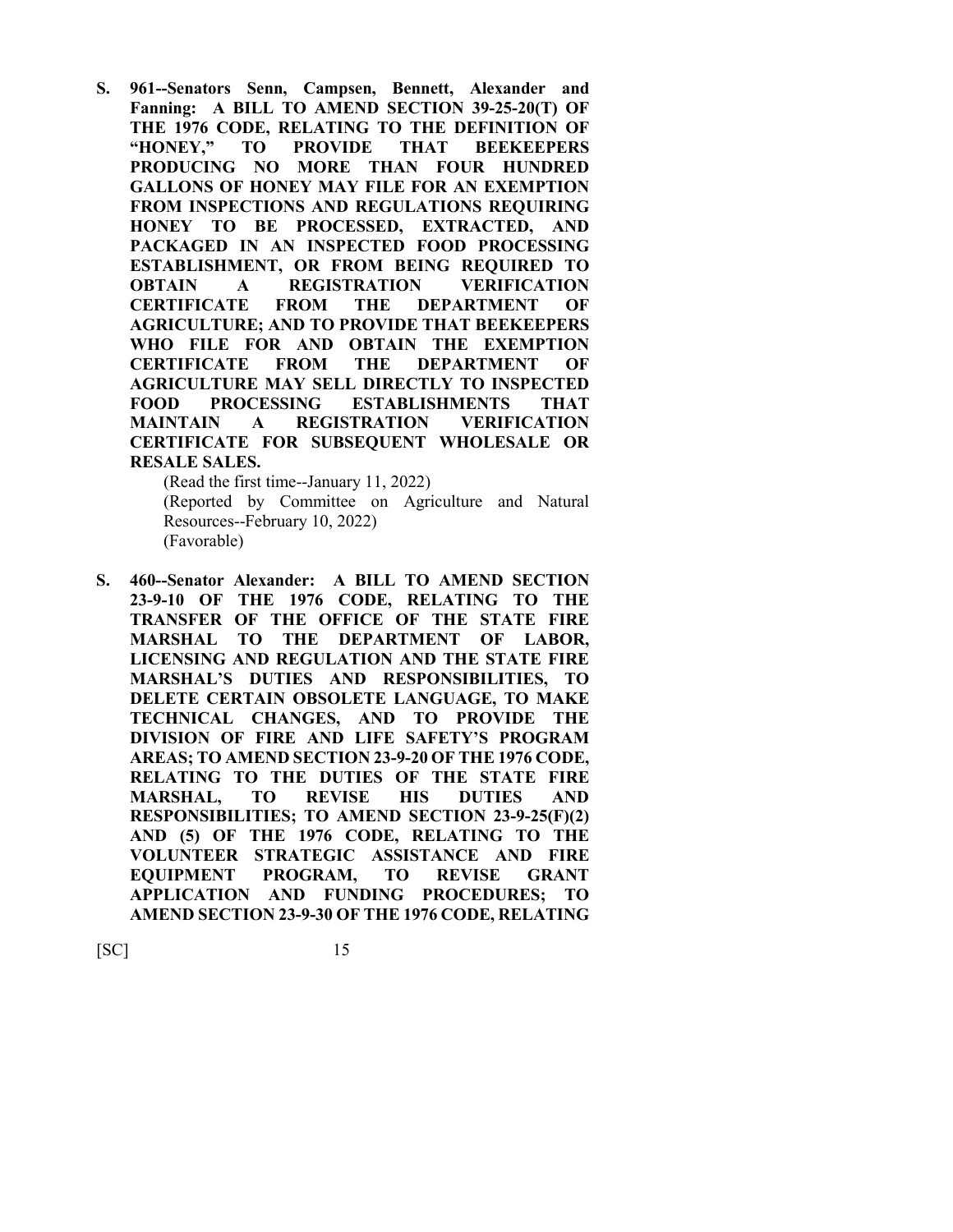**TO RESIDENT FIRE MARSHALS, TO REVISE THEIR DUTIES AND WHO MAY EXERCISE THESE DUTIES, AND TO PROVIDE THAT THE STATE FIRE MARSHAL MAY PROMULGATE REGULATIONS REGARDING A FIRE MARSHAL'S TRAINING AND CERTIFICATION; TO AMEND SECTION 23-9-45 OF THE 1976 CODE, RELATING TO THE ISSUANCE OF A CLASS D FIRE EQUIPMENT DEALER LICENSE OR A FIRE EQUIPMENT PERMIT, TO PROVIDE FOR THE ISSUANCE OF ADDITIONAL CLASSES OF LICENSES AND QUALIFICATIONS TO OBTAIN THESE LICENSES; TO AMEND SECTION 23-9-50 OF THE 1976 CODE, RELATING TO THE STATE FIRE MARSHAL'S AUTHORITY TO INSPECT CERTAIN BUILDINGS OR PREMISES, TO REVISE THE CIRCUMSTANCES UPON WHICH HE MAY ENTER A BUILDING OR PREMISES; TO AMEND ARTICLE 1, CHAPTER 9, TITLE 23 OF THE 1976 CODE, RELATING TO THE STATE FIRE MARSHAL, BY ADDING SECTION 23-9-125, TO PROVIDE THAT THESE PROVISIONS MAY NOT BE CONSTRUED TO LIMIT THE AUTHORITY OF THE STATE BOARD OF PYROTECHNIC SAFETY OR THE REGULATION OF FIREWORKS; TO AMEND CHAPTER 10, TITLE 23 OF THE 1976 CODE, RELATING TO THE SOUTH CAROLINA FIRE ACADEMY, TO MAKE TECHNICAL CHANGES; TO AMEND SECTION 23-49-120(B) OF THE 1976 CODE, RELATING TO THE SOUTH CAROLINA FORESTRY COMMISSION'S ACCEPTANCE OF DONATIONS OF FIRE EQUIPMENT, TO PROVIDE THAT THE DEPARTMENT OF LABOR, LICENSING AND REGULATION, DIVISION OF FIRE AND LIFE SAFETY, MAY ALSO ACCEPT DONATIONS OF FIRE EQUIPMENT; TO AMEND SECTION 40-80-30(D) OF THE 1976 CODE, RELATING TO A FIREFIGHTER REGISTERING WITH THE STATE FIRE MARSHAL, TO REVISE THE COST AND PROCESS OF OBTAINING CERTAIN INDIVIDUAL FIGHTER RECORDS; AND TO REPEAL SECTIONS 23-9-35, 23-9-40, 23-9-60, 23-9-110, AND**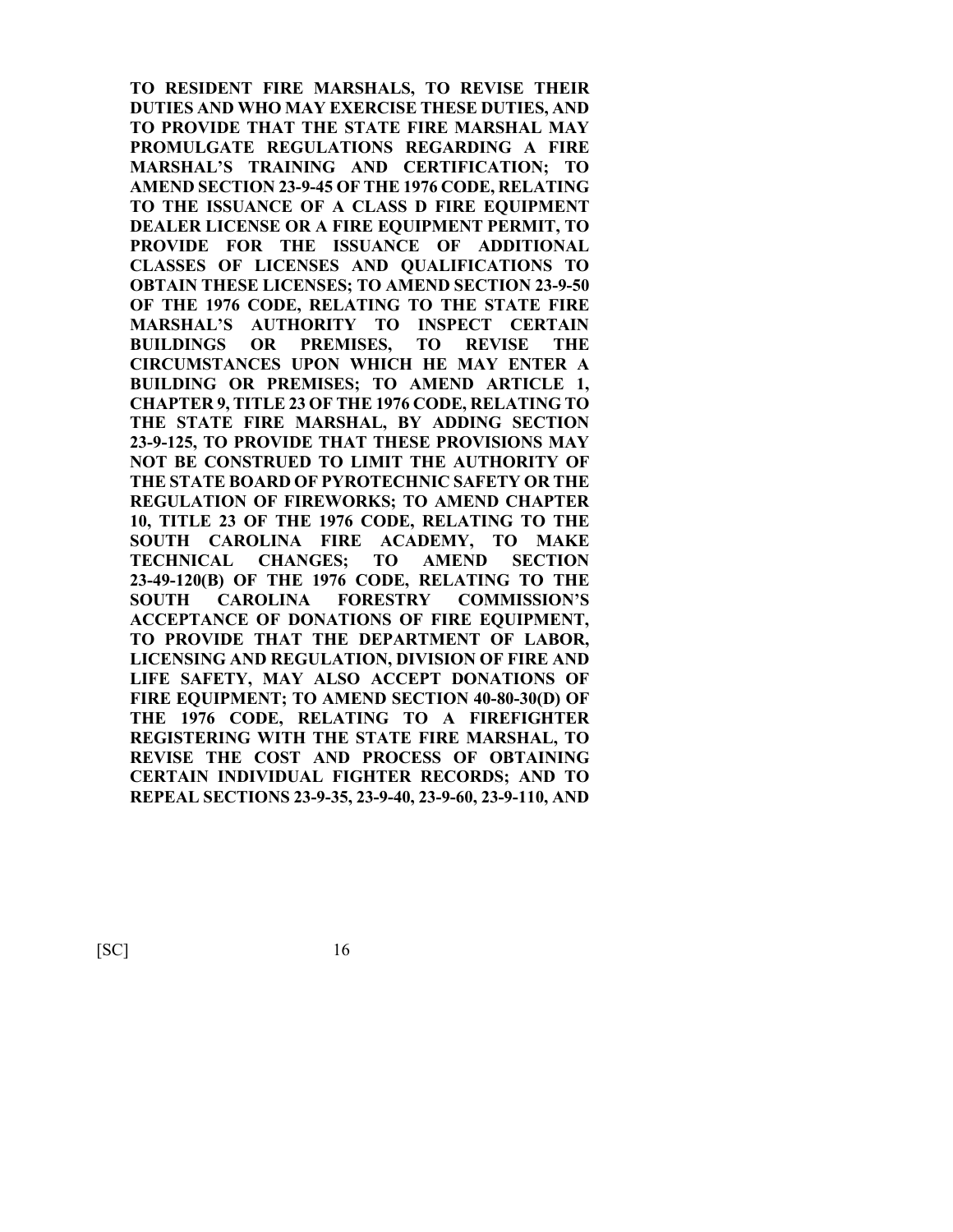#### **23-9-130 OF THE 1976 CODE, ALL RELATING TO DUTIES OF THE STATE FIRE MARSHAL.**

(Read the first time--January 13, 2021) (Reported by Committee on Labor, Commerce and Industry-- February 16, 2022) (Favorable with amendments) (Committee Amendment Adopted--February 22, 2022) (Contested by Senator Rankin)

**H. 3055--Reps. Hixon, Forrest, W. Newton and Ligon: A BILL TO AMEND SECTION 48-4-10, CODE OF LAWS OF SOUTH CAROLINA, 1976, RELATING TO THE ESTABLISHMENT OF THE DEPARTMENT OF NATURAL RESOURCES, SO AS TO UPDATE THE NAMES OF THE DIVISIONS OF THE DEPARTMENT; TO AMEND SECTION 48-4-30, RELATING TO THE GOVERNING BOARD OF THE DEPARTMENT OF NATURAL RESOURCES, SO AS TO REMOVE THE AT-LARGE BOARD MEMBER FROM THE BOARD; TO AMEND SECTION 48-4-70, RELATING TO THE GENERAL DUTIES OF THE BOARD, SO AS TO REMOVE THE BOND REQUIREMENT; TO AMEND SECTION 50-1-220, RELATING TO THE APPLICATION OF THE PROVISIONS OF SECTIONS 50-1-180 TO 50-1-230 TO CERTAIN LANDS, SO AS TO REMOVE A REFERENCE TO A REPEALED STATUTE; TO AMEND SECTION 50-3-90, RELATING TO GAME AND FISH CULTURE OPERATIONS AND INVESTIGATIONS, SO AS TO REMOVE CERTAIN REQUIREMENTS BEFORE AN INVESTIGATION MAY BE CONDUCTED; TO AMEND SECTION 50-3-110, RELATING TO THE SUPERVISION OF ENFORCEMENT OFFICERS, SO AS TO UPDATE THE AGENCY NAME AND DELETE A REFERENCE TO A DISCONTINUED PRACTICE; TO AMEND SECTION 50-3-130, RELATING TO UNIFORMS AND EMBLEMS OF ENFORCEMENT OFFICERS, SO AS TO GRANT AUTHORITY TO THE DEPARTMENT OF NATURAL RESOURCES TO PRESCRIBE THE OFFICIAL UNIFORM; TO AMEND SECTION 50-3-315, RELATING TO DEPUTY ENFORCEMENT OFFICERS, SO AS TO DELETE AN EXPIRED DIRECTIVE TO ESTABLISH A TRAINING PROGRAM; TO AMEND SECTION 50-3-320, RELATING TO THE TRANSMITTAL AND DELIVERY OF COMMISSIONS OF ENFORCEMENT OFFICERS, SO AS**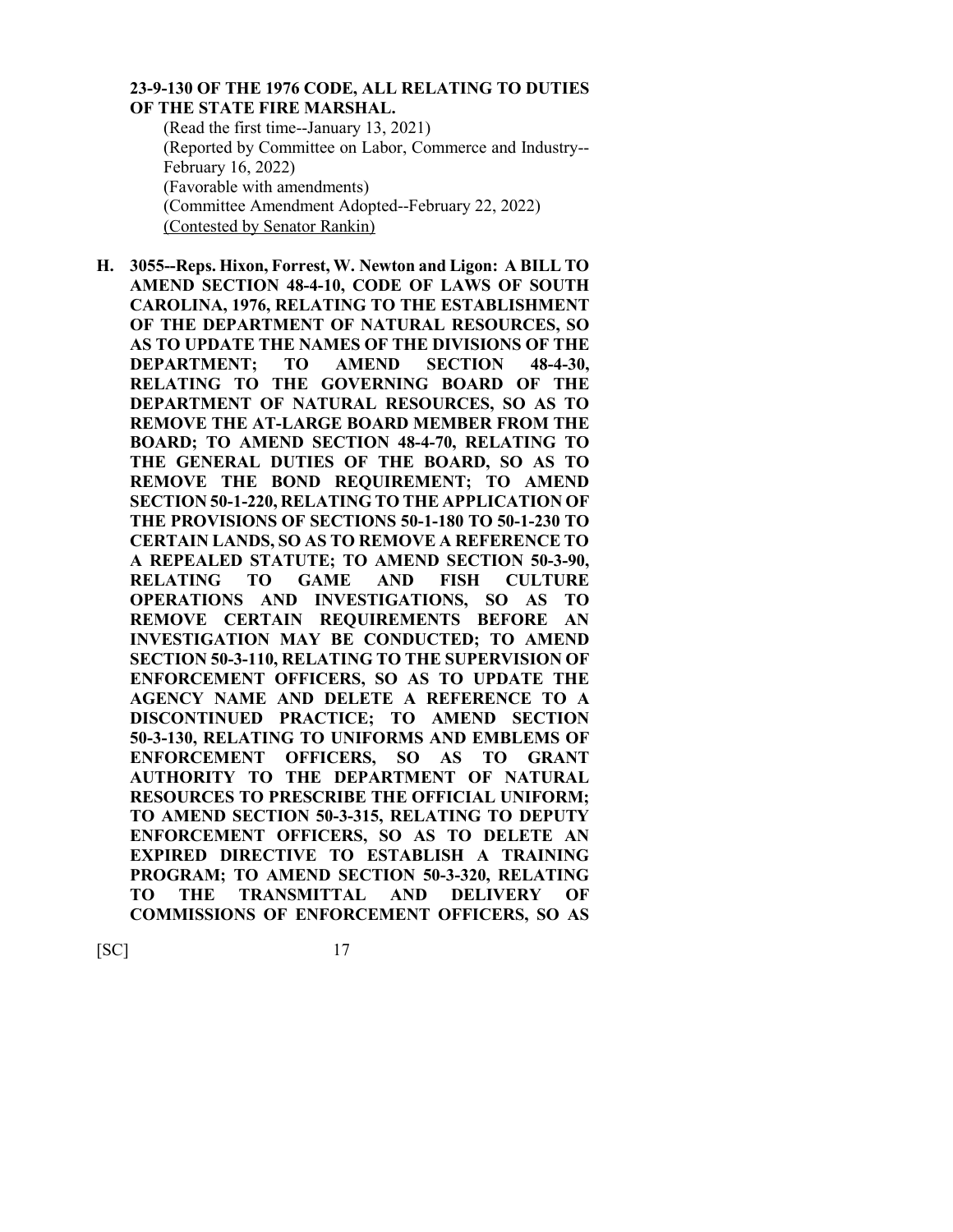**TO PROVIDE THE DEPARTMENT IS RESPONSIBLE TO MAINTAIN THE COMMISSIONS OF ENFORCEMENT OFFICERS AND TO DELETE A BOND REQUIREMENT; TO AMEND SECTION 50-3-350, RELATING TO THE OFFICIAL BADGE OF ENFORCEMENT OFFICERS, SO AS TO UPDATE THE AGENCY NAME FOR AN ENFORCEMENT OFFICER'S OFFICIAL BADGE; TO AMEND SECTION 50-3-395, RELATING TO THE AUTHORITY OF ENFORCEMENT OFFICERS TO ISSUE WARNING TICKETS, SO AS TO ALLOW THE DEPARTMENT TO ESTABLISH CERTAIN PROCEDURES WITHOUT PROMULGATING REGULATIONS; TO AMEND SECTION 50-11-980, RELATING TO THE DESIGNATED WILDLIFE SANCTUARY IN CERTAIN AREAS OF CHARLESTON HARBOR, SO AS TO UPDATE THE BOUNDARIES OF THE WILDLIFE SANCTUARY; TO AMEND SECTION 50-15-10, AS AMENDED, RELATING TO DEFINITIONS APPLICABLE TO PROVISIONS PROTECTING NONGAME AND ENDANGERED WILDLIFE SPECIES, SO AS TO UPDATE THE CITATION OF THE FEDERAL LIST OF ENDANGERED SPECIES; AND TO AMEND SECTION 50-15-30, RELATING TO THE LIST OF ENDANGERED SPECIES, SO AS TO UPDATE THE CITATION TO THE FEDERAL REGULATION AND TO MOVE CERTAIN DUTIES TO THE DEPARTMENT OF NATURAL RESOURCES.**

(Read the first time--January 25, 2022) (Reported by Committee on Fish, Game and Forestry-- February 16, 2022) (Favorable with amendments) (Contested by Senators Setzler and Climer)

(Not to be considered before Tuesday, March 8, 2022)

**S. 1076--Fish, Game and Forestry Committee: A JOINT RESOLUTION TO APPROVE REGULATIONS OF THE COMMISSION OF FORESTRY, RELATING TO PRICE CHANGES FOR FOREST TREE SEEDLINGS, DESIGNATED AS REGULATION DOCUMENT NUMBER 5043, PURSUANT TO THE PROVISIONS OF ARTICLE 1, CHAPTER 23, TITLE 1 OF THE 1976 CODE.**

(Without reference--February 17, 2022)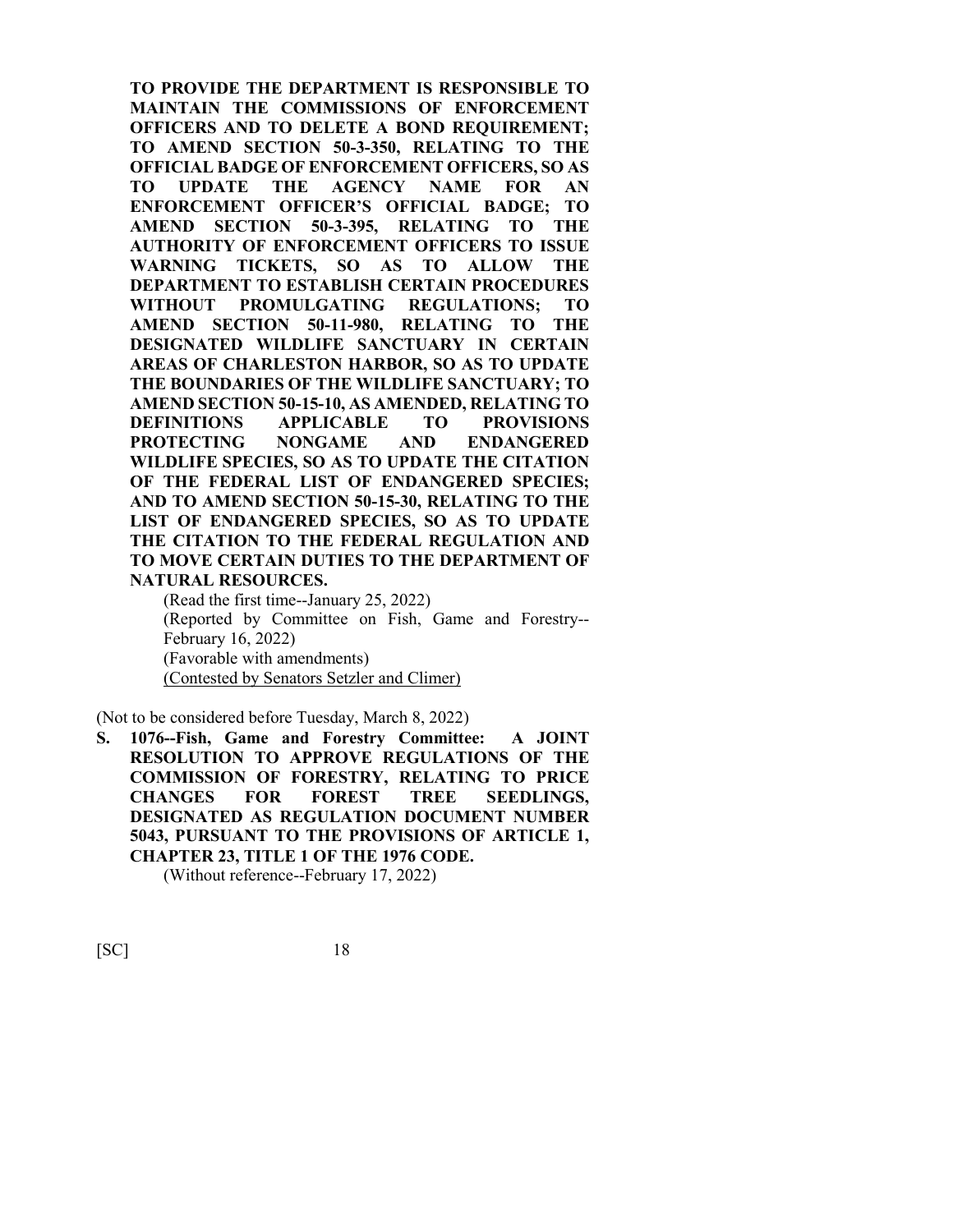(Not to be considered before Tuesday, March 8, 2022)

**S. 1079--Fish, Game and Forestry Committee: A JOINT RESOLUTION TO APPROVE REGULATIONS OF THE COMMISSION OF FORESTRY, RELATING TO ALLOCATION OF FOREST TREE SEEDLINGS IN SHORT SUPPLY, DESIGNATED AS REGULATION DOCUMENT NUMBER 5046, PURSUANT TO THE PROVISIONS OF ARTICLE 1, CHAPTER 23, TITLE 1 OF THE 1976 CODE.** (Without reference--February 17, 2022)

(Not to be considered before Tuesday, March 8, 2022)

**S. 1080--Fish, Game and Forestry Committee: A JOINT RESOLUTION TO APPROVE REGULATIONS OF THE DEPARTMENT OF NATURAL RESOURCES, RELATING TO USE OF WARNING TICKETS, DESIGNATED AS REGULATION DOCUMENT NUMBER 5067, PURSUANT TO THE PROVISIONS OF ARTICLE 1, CHAPTER 23, TITLE 1 OF THE 1976 CODE.**

(Without reference--February 17, 2022)

(Not to be considered before Tuesday, March 8, 2022)

**S. 1081--Fish, Game and Forestry Committee: A JOINT RESOLUTION TO APPROVE REGULATIONS OF THE DEPARTMENT OF NATURAL RESOURCES, RELATING TO FIELD TRIAL REGULATIONS, DESIGNATED AS REGULATION DOCUMENT NUMBER 5071, PURSUANT TO THE PROVISIONS OF ARTICLE 1, CHAPTER 23, TITLE 1 OF THE 1976 CODE.**

(Without reference--February 17, 2022)

(Not to be considered before Tuesday, March 8, 2022)

**S. 1082--Fish, Game and Forestry Committee: A JOINT RESOLUTION TO APPROVE REGULATIONS OF THE DEPARTMENT OF NATURAL RESOURCES, RELATING TO COMMERCIAL PERMIT DURATION, DESIGNATED AS REGULATION DOCUMENT NUMBER 5096, PURSUANT TO THE PROVISIONS OF ARTICLE 1, CHAPTER 23, TITLE 1 OF THE 1976 CODE.** (Without reference--February 17, 2022)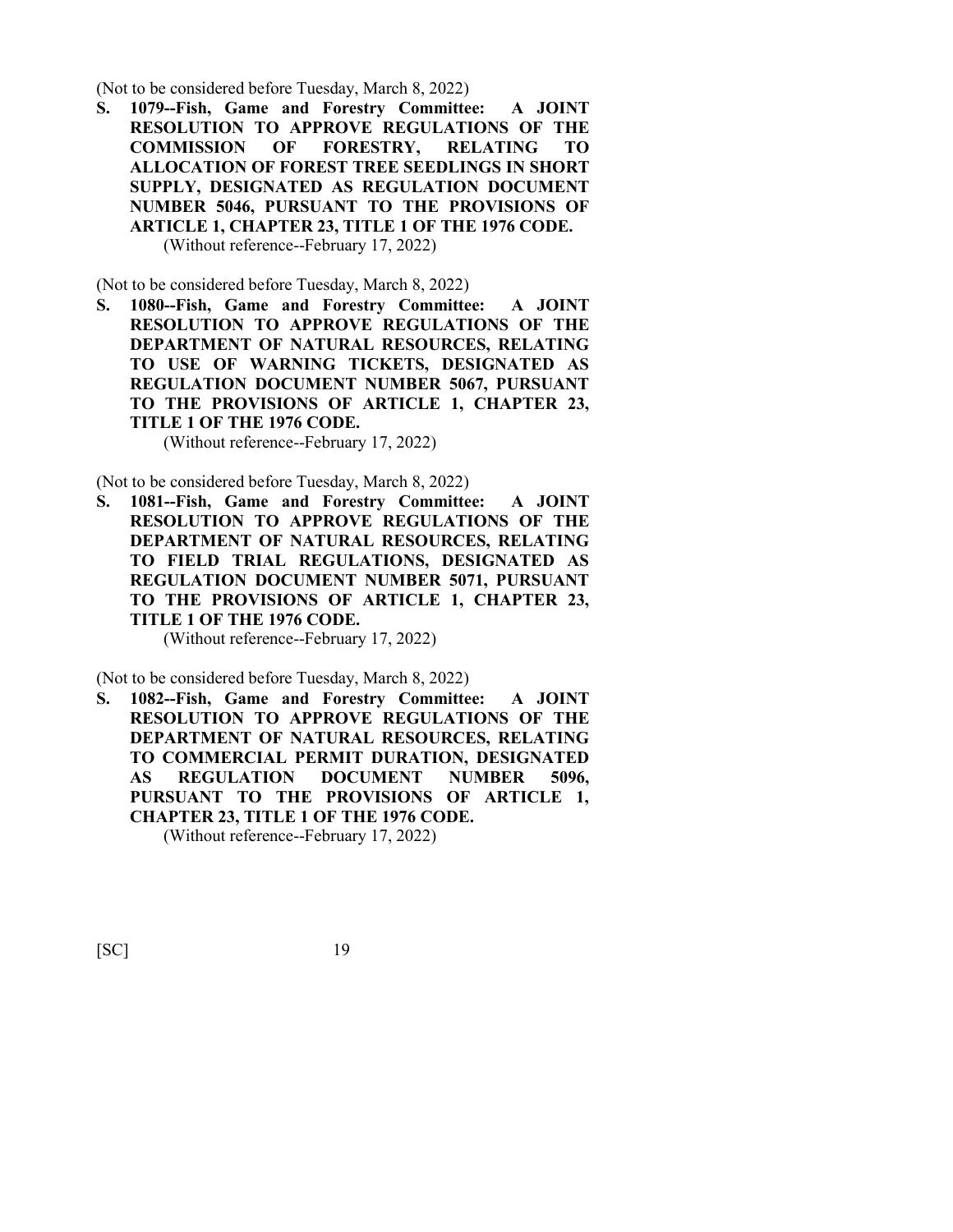(Not to be considered before Tuesday, March 8, 2022)

**S. 1083--Fish, Game and Forestry Committee: A JOINT RESOLUTION TO APPROVE REGULATIONS OF THE DEPARTMENT OF NATURAL RESOURCES, RELATING TO RULE AND REGULATION ADOPTING CERTAIN FEDERAL RULES AND REGULATIONS, DESIGNATED AS REGULATION DOCUMENT NUMBER 5079, PURSUANT TO THE PROVISIONS OF ARTICLE 1, CHAPTER 23, TITLE 1 OF THE 1976 CODE.**

(Without reference--February 17, 2022)

(Not to be considered before Tuesday, March 8, 2022)

**S. 1084--Fish, Game and Forestry Committee: A JOINT RESOLUTION TO APPROVE REGULATIONS OF THE DEPARTMENT OF NATURAL RESOURCES, RELATING TO DISPLAY OF DECALS BEARING TITLE NUMBER, DESIGNATED AS REGULATION DOCUMENT NUMBER 5080, PURSUANT TO THE PROVISIONS OF ARTICLE 1, CHAPTER 23, TITLE 1 OF THE 1976 CODE.**

(Without reference--February 17, 2022)

**S. 5--Senators Jackson, Fanning and Scott: A BILL TO AMEND SECTION 53-5-10, CODE OF LAWS OF SOUTH CAROLINA, 1976, RELATING TO STATE LEGAL HOLIDAYS, SO AS TO PROVIDE THE NINETEENTH DAY OF JUNE - JUNETEENTH SHALL BE A STATE LEGAL HOLIDAY.**

> (Read the first time--January 12, 2021) (Reported by Committee on Family and Veterans' Services-- February 23, 2022) (Favorable with amendments)

#### **S. 17--Senators Rankin and Loftis: A JOINT RESOLUTION TO EXTEND CERTAIN GOVERNMENT APPROVALS AFFECTING ECONOMIC DEVELOPMENT WITHIN THE STATE.**

(Read the first time--January 12, 2022) (Reported by Committee on Judiciary--February 23, 2022) (Favorable with amendments)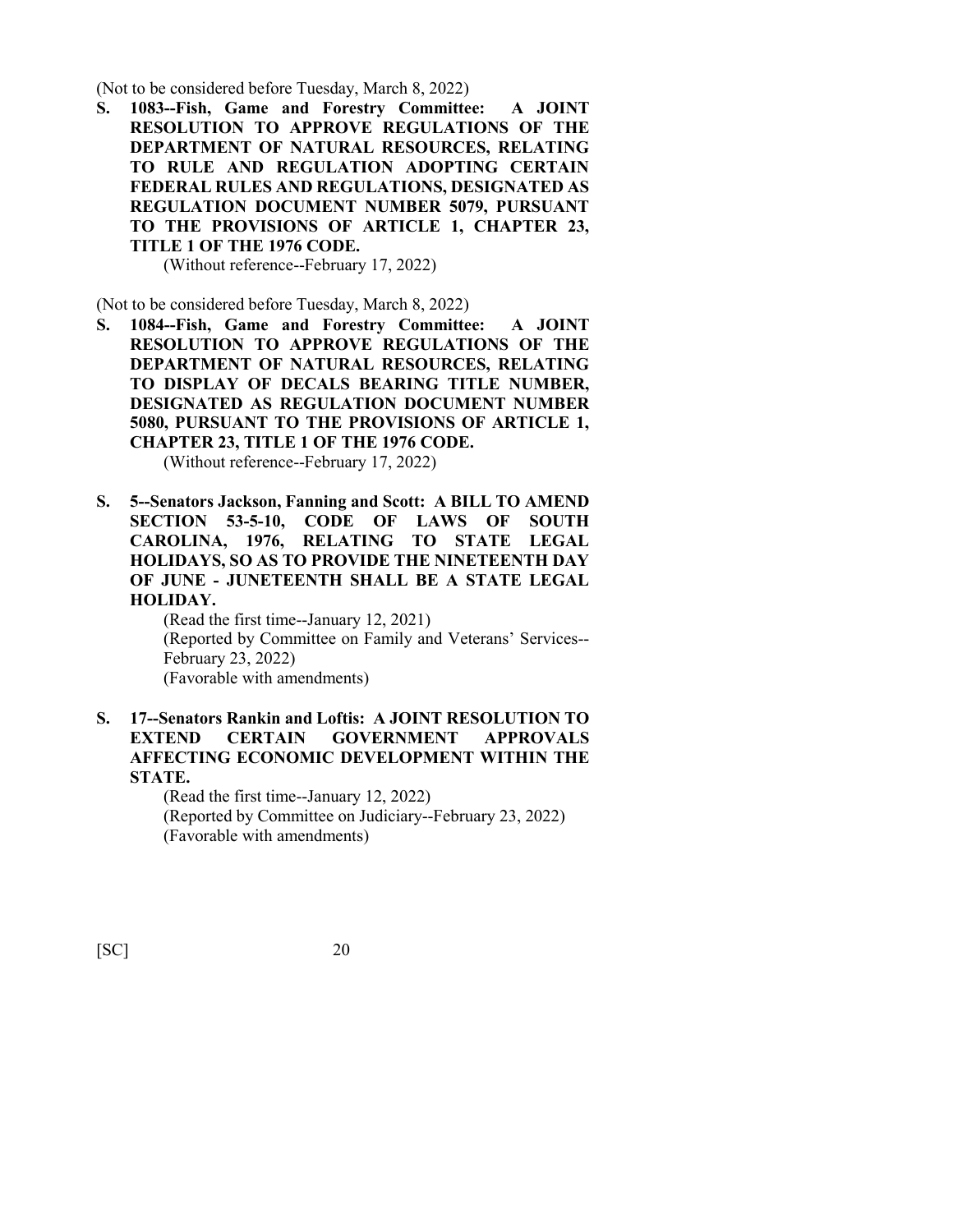**S. 133--Senators Massey, Gustafson, Rice, Hembree, Kimbrell, Turner, Bennett, Climer, Garrett, Cash, Adams, Verdin, Peeler, Grooms, Young, Campsen, M. Johnson, Talley, Goldfinch, Shealy, Cromer and Senn: A JOINT RESOLUTION TO MAKE APPLICATION TO THE CONGRESS OF THE UNITED STATES TO CALL A CONVENTION FOR PROPOSING AMENDMENTS PURSUANT TO ARTICLE V OF THE UNITED STATES CONSTITUTION LIMITED TO PROPOSING AMENDMENTS THAT IMPOSE FISCAL RESTRAINTS ON THE FEDERAL GOVERNMENT, LIMIT THE POWER AND JURISDICTION OF THE FEDERAL GOVERNMENT, AND LIMIT THE TERMS OF OFFICE FOR ITS OFFICIALS AND FOR MEMBERS OF CONGRESS; TO PROVIDE CERTAIN RESERVATIONS, UNDERSTANDINGS, AND DECLARATIONS LIMITING THE APPLICATION; AND TO PROVIDE CERTAIN SELECTION CRITERIA FOR DELEGATES TO A CONVENTION OF THE STATES AS WELL AS LIMITATIONS UPON THEIR AUTHORITY.**

(Read the first time--January 12, 2021) (Reported by Committee on Judiciary--February 23, 2022) (Favorable with amendments)

**S. 429--Senators Alexander and Senn: A BILL TO AMEND ARTICLE 1, CHAPTER 3, TITLE 16 OF THE 1976 CODE, RELATING TO HOMICIDE, BY ADDING SECTION 16-3-80, TO CREATE THE OFFENSE OF DRUG-INDUCED HOMICIDE, TO PROVIDE A PENALTY FOR A VIOLATION, AND TO PROHIBIT AN AFFIRMATIVE DEFENSE; AND TO AMEND SECTION 16-1-10(D) OF THE 1976 CODE, RELATING TO A LIST OF EXCEPTIONS FOR FELONIES AND MISDEMEANORS, TO ADD DRUG-INDUCED HOMICIDE.**

(Read the first time--January 12, 2021) (Reported by Committee on Judiciary--February 23, 2022) (Favorable with amendments)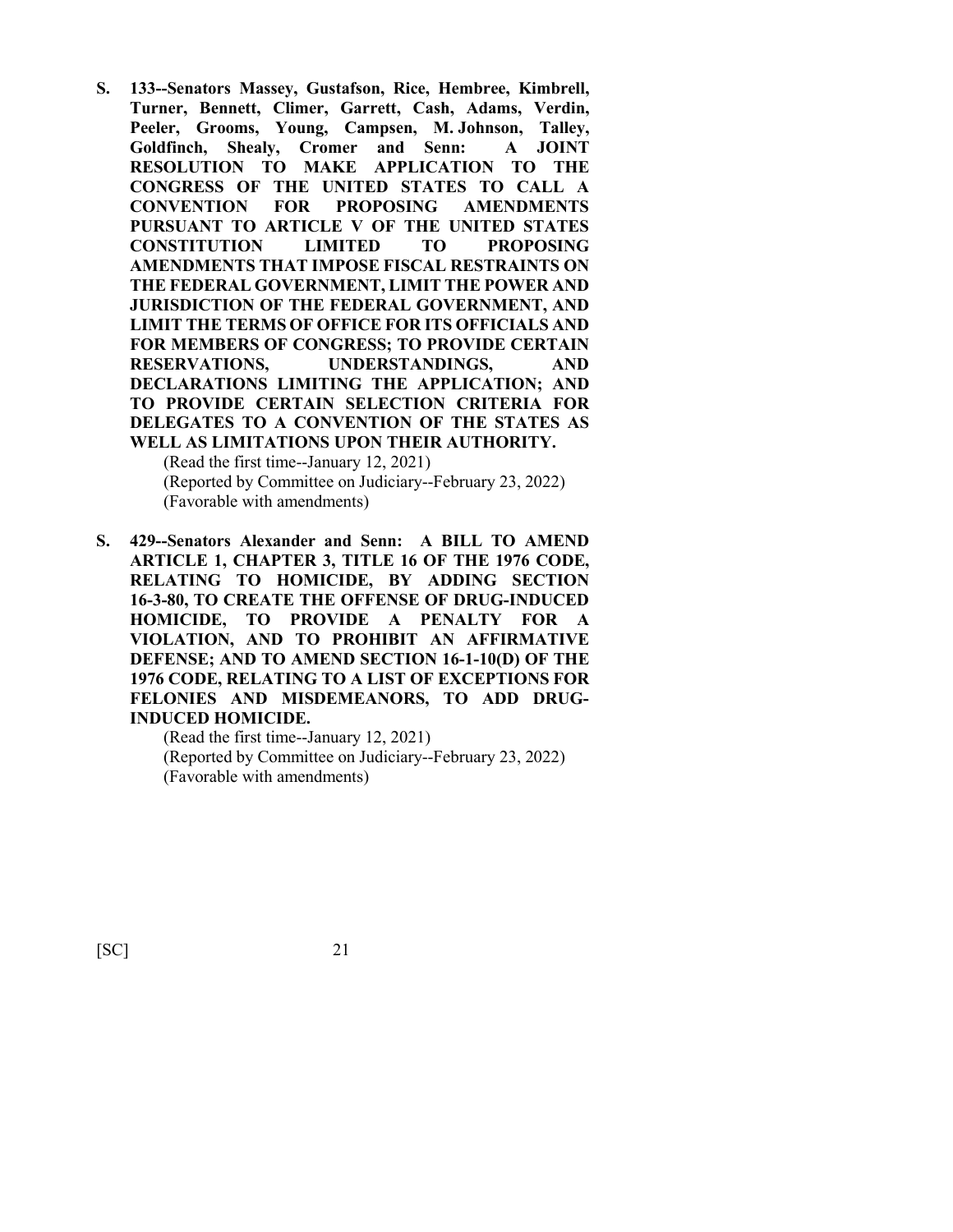**S. 458--Senators Adams, Talley, Bennett, Senn and Alexander: A BILL TO AMEND SECTIONS 44-53-190(B) AND 44-53-370(e) OF THE 1976 CODE, RELATING IN PART TO THE TRAFFICKING OFFENSES FOR CERTAIN CONTROLLED SUBSTANCES, TO ADD AN OFFENSE FOR "TRAFFICKING IN FENTANYL", AND TO DEFINE NECESSARY TERMS.**

> (Read the first time--January 13, 2021) (Reported by Committee on Judiciary--February 23, 2022) (Favorable with amendments)

**S. 560--Senator Scott: A JOINT RESOLUTION TO ESTABLISH THE HEIRS' PROPERTY STUDY COMMITTEE TO EXAMINE CURRENT AND PROSPECTIVE METHODS TO ADDRESS HEIR'S PROPERTY ISSUES IN SOUTH CAROLINA, TO PROVIDE FOR THE MEMBERSHIP OF THE COMMITTEE, TO REQUIRE THE COMMITTEE TO PREPARE A REPORT FOR THE GENERAL ASSEMBLY, AND TO DISSOLVE THE STUDY COMMITTEE.**

(Read the first time--February 17, 2021) (Reported by Committee on Judiciary--February 23, 2022) (Favorable with amendments) (Contested by Senator Talley)

**S. 637--Senator Cromer: A BILL TO AMEND SECTION 37-22-110, CODE OF LAWS OF SOUTH CAROLINA, 1976, RELATING TO DEFINITIONS APPLICABLE TO THE MORTGAGE LENDING LAWS OF THIS STATE SO AS TO ESTABLISH CERTAIN CRITERIA A RETAILER OF MANUFACTURED OR MODULAR HOMES MUST MEET TO QUALIFY AS AN "EXEMPT PERSON"; AND TO AMEND SECTION 40-58-20, RELATING TO DEFINITIONS APPLICABLE TO THE LICENSING OF MORTGAGE BROKERS ACT, SO AS TO ESTABLISH CERTAIN CRITERIA A RETAILER OF MANUFACTURED OR MODULAR HOMES MUST MEET TO QUALIFY AS AN "EXEMPT PERSON".**

> (Read the first time--March 2, 2021) (Reported by Committee on Banking and Insurance--February 23, 2022) (Favorable)

[SC] 22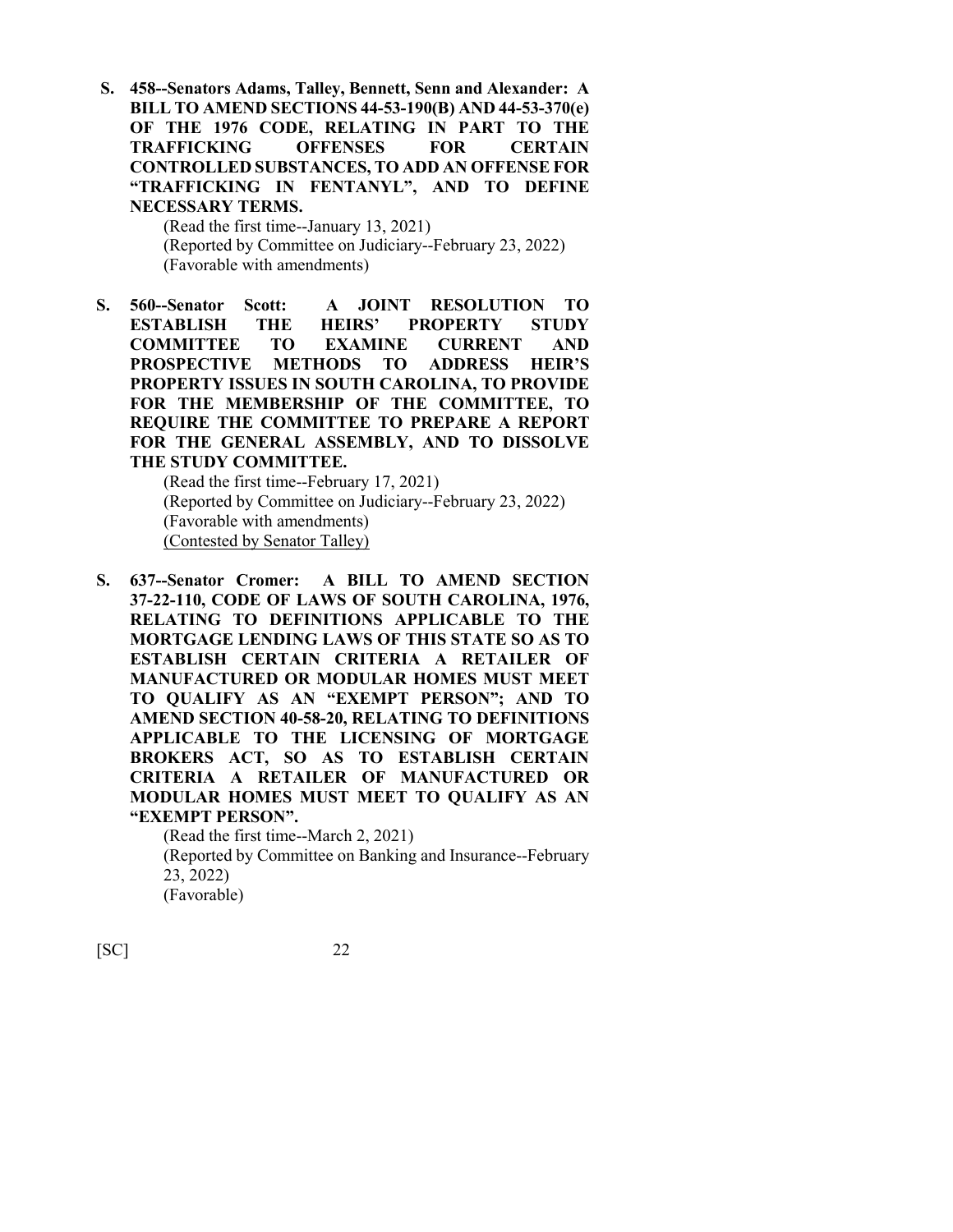**S. 887--Senators Rice, Garrett, Adams, Kimbrell and Massey: A BILL TO AMEND THE CODE OF LAWS OF SOUTH CAROLINA, 1976, BY ADDING SECTION 1-1-1520 SO AS TO REQUIRE COMMISSIONERS AND ALTERNATES TO A CONVENTION OF STATES OR TO A STATE RATIFICATION CONVENTION TO TAKE AN OATH, TO PROVIDE CRIMINAL PENALTIES FOR THOSE COMMISSIONERS AND ALTERNATES WHO ARE CONVICTED OF VIOLATING THE REQUIRED OATH; AND TO DEFINE RELEVANT TERMS.**

> (Read the first time--December 6, 2021) (Reported by Committee on Judiciary--February 23, 2022) (Favorable with amendments)

**S. 968--Senators Alexander, Climer and Kimbrell: A BILL TO AMEND ARTICLE 1, CHAPTER 11, TITLE 25 OF THE 1976 CODE, RELATING TO THE DEPARTMENT OF VETERANS' AFFAIRS, BY ADDING SECTION 25-11-85 TO ESTABLISH THE "VETERANS SERVICE ORGANIZATION BURIAL HONOR GUARD SUPPORT FUND" TO HELP OFFSET THE COSTS INCURRED BY SOUTH CAROLINA CHAPTERS OF CONGRESSIONALLY CHARTERED VETERANS SERVICE ORGANIZATIONS IN PROVIDING HONOR GUARD BURIAL DETAILS AT THE FUNERALS OF QUALIFYING SOUTH CAROLINA MILITARY VETERANS, AND TO DEFINE RELEVANT TERMS.**

(Read the first time--January 12, 2022) (Reported by Committee on Family and Veterans' Services-- February 23, 2022) (Favorable with amendments)

**S. 973--Senator Rankin: A BILL TO ADOPT REVISED CODE VOLUME 21 OF THE CODE OF LAWS OF SOUTH CAROLINA, 1976, TO THE EXTENT OF ITS CONTENTS, AS THE ONLY GENERAL PERMANENT STATUTORY LAW OF THE STATE AS OF JANUARY 1, 2022.** (Read the first time--January 12, 2022) (Reported by Committee on Judiciary--February 23, 2022)

[SC] 23

(Favorable)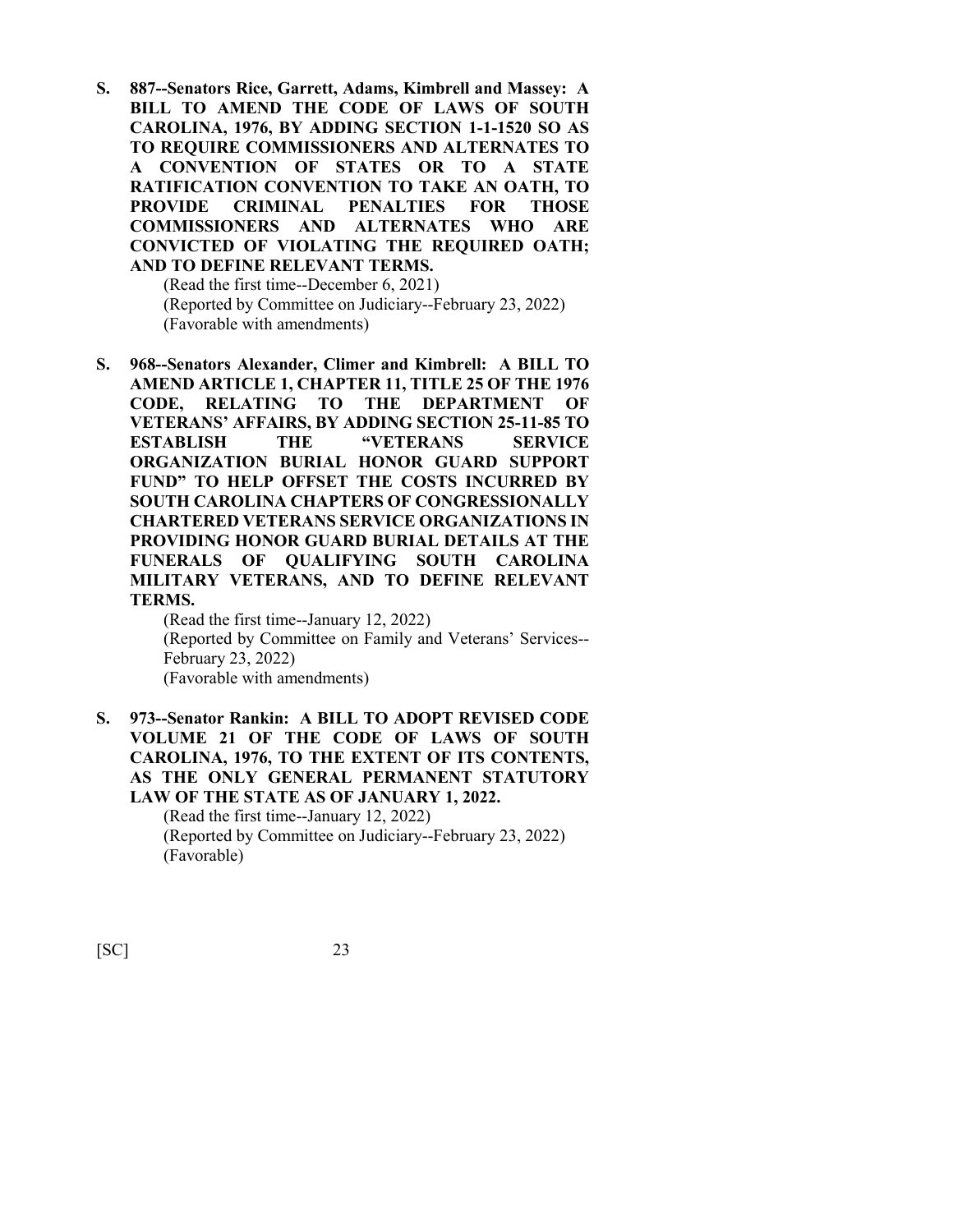**S. 1086--Senator Alexander: A JOINT RESOLUTION TO ALLOW FOR PROPERLY CREDENTIALED INDIVIDUALS TO CONDUCT SOIL EVALUATIONS AND PREPARE ONSITE WASTEWATER SYSTEMS LAYOUTS, AND TO PROVIDE FOR A SUNSET OF THE PROVISIONS IN THIS JOINT RESOLUTION NO LATER THAN JULY 1, 2023.**

> (Read the first time--February 17, 2022) (Recalled from Committee on Medical Affairs--February 23, 2022)

**H. 3205--Reps. Taylor, Lucas, Pope, Elliott, Allison, Hiott, Fry, J.E. Johnson, Jordan, Caskey, B. Newton, Bryant, G.M. Smith, G.R. Smith, Willis, Huggins, Blackwell, Erickson, Forrest, Hixon, Herbkersman, Thayer, Wooten, Morgan, Daning, Hardee, B. Cox, Bannister, Hewitt, Felder, Stringer, Davis, Calhoon, Oremus, Bennett, Gilliam, West, Haddon, Trantham, Lowe, McGarry, M.M. Smith, Bustos, V.S. Moss, W. Newton, May, Martin, Brittain, McGinnis, Bradley, Ballentine, Dabney, Carter, T. Moore and Kimmons: A JOINT RESOLUTION TO MAKE APPLICATION TO THE CONGRESS OF THE UNITED STATES TO CALL A CONVENTION FOR PROPOSING AMENDMENTS PURSUANT TO ARTICLE V OF THE UNITED STATES CONSTITUTION LIMITED TO PROPOSING AMENDMENTS THAT IMPOSE FISCAL RESTRAINTS ON THE FEDERAL GOVERNMENT, LIMIT THE POWER AND JURISDICTION OF THE FEDERAL GOVERNMENT, AND LIMIT THE TERMS OF OFFICE FOR ITS OFFICIALS AND FOR MEMBERS OF CONGRESS; TO PROVIDE CERTAIN RESERVATIONS, UNDERSTANDINGS, AND DECLARATIONS LIMITING THE APPLICATION; AND TO PROVIDE CERTAIN SELECTION CRITERIA FOR COMMISSIONERS AS WELL AS LIMITATIONS UPON THEIR AUTHORITY.** (Read the first time--May 12, 2021)

(Reported by Committee on Judiciary--February 23, 2022) (Favorable with amendments)

**H. 3821--Reps. W. Newton and Herbkersman: A BILL TO AMEND THE CODE OF LAWS OF SOUTH CAROLINA, 1976, BY ADDING ARTICLE 6 TO CHAPTER 5, TITLE 63 SO AS TO ENACT THE "SOUTH CAROLINA UNIFORM TRANSFERS TO MINORS ACT"; TO PROVIDE FOR THE**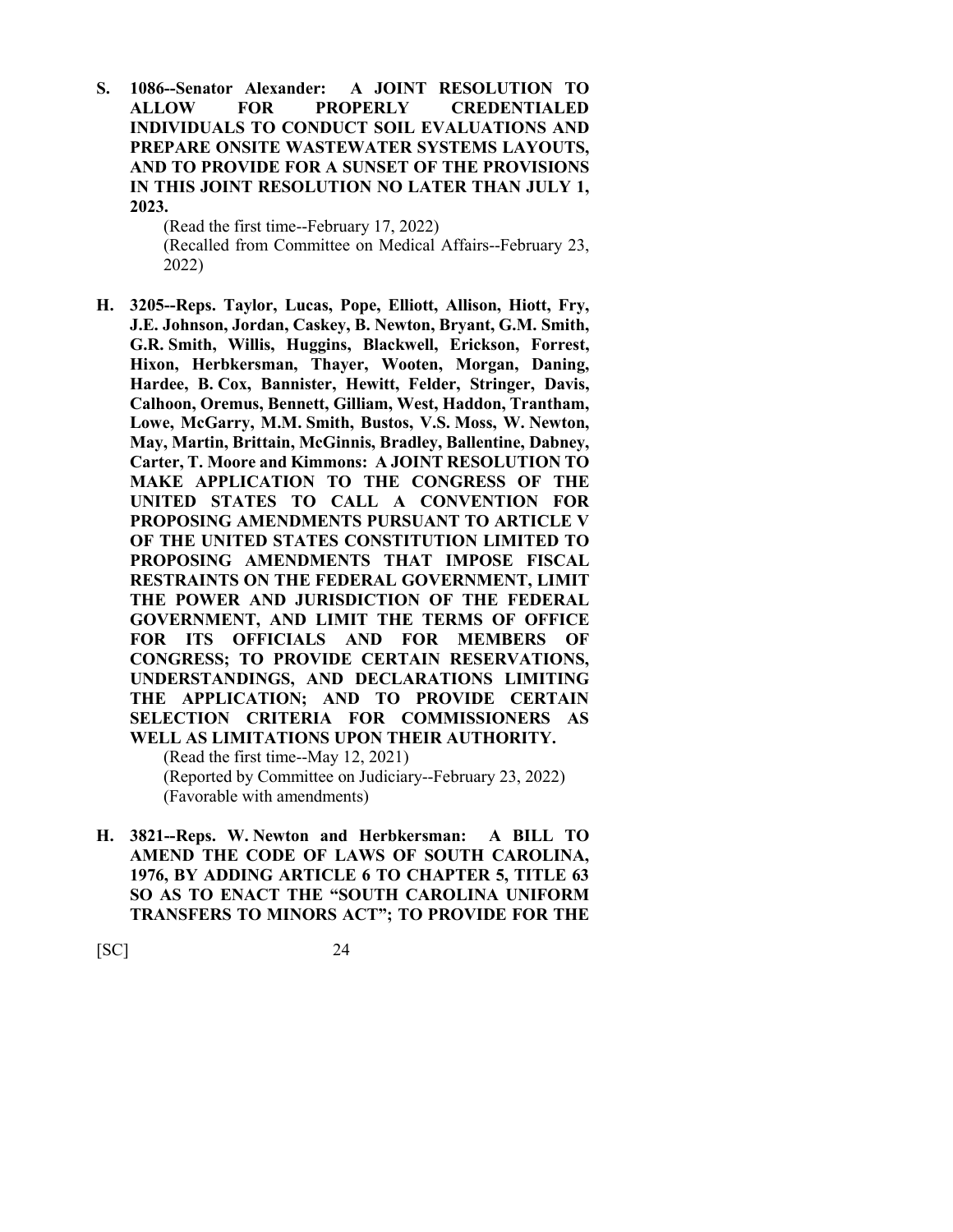**UNIFORM MANNER IN WHICH AND PROCEDURES AND REQUIREMENTS UNDER WHICH TRANSFERS OF CUSTODIAL PROPERTY MAY BE MADE FOR THE BENEFIT OF A MINOR; AND TO REPEAL ARTICLE 5 OF CHAPTER 5, TITLE 63 RELATING TO THE "SOUTH CAROLINA UNIFORM GIFTS TO MINORS ACT".**

(Read the first time--March 10, 2021) (Reported by Committee on Judiciary--February 23, 2022) (Favorable with amendments)

**H. 4832--Reps. Sandifer and Anderson: A BILL TO AMEND THE CODE OF LAWS OF SOUTH CAROLINA, 1976, BY ADDING SECTION 38-69-247 SO AS TO ESTABLISH MINIMUM NONFORFEITURE AMOUNTS FOR CONTRACTS ISSUED AFTER JUNE 30, 2022; BY ADDING SECTION 38-72-78 SO AS TO REQUIRE LONG-TERM CARE INSURERS TO PROVIDE NOTICE OF PROPOSED PREMIUM RATE INCREASES TO POLICYHOLDERS; TO AMEND SECTION 38-9-180, RELATING TO STANDARD VALUATION LAW, SO AS TO REMOVE A REQUIREMENT; TO AMEND SECTION 38-9-210, AS AMENDED, RELATING TO THE REDUCTION FROM LIABILITY FOR REINSURANCE, SO AS TO CORRECT THE NAME OF THE APPROPRIATE OFFICE OF THE NATIONAL ASSOCIATION OF INSURANCE COMMISSIONERS; TO AMEND SECTION 38-13-80, RELATING TO THE ANNUAL STATEMENT AS TO BUSINESS STANDING AND FINANCIAL CONDITION, SO AS TO PROVIDE THE TIME AND MANNER THAT THE STATEMENT OF BUSINESS STANDING AND FINANCIAL CONDITION MUST BE FILED; TO AMEND SECTION 38-13-85, RELATING TO THE FILING OF ANNUAL STATEMENTS, SO AS TO PROVIDE THE TIME AND MANNER THAT THE ANNUAL STATEMENTS ARE FILED; TO AMEND SECTION 38-57-150, AS AMENDED, RELATING TO PROHIBITED INDUCEMENTS, SO AS TO ALLOW AN EMPLOYEE, AFFILIATE, OR THIRD PARTY OF AN INSURER TO OFFER AN INSURED SERVICES RELATING TO THE LOSS CONTROL OF THE COVERED RISK; TO AMEND SECTION 38-73-240, RELATING TO RATE FILINGS, SO AS TO CLARIFY WHERE AN INSURER MAY FILE A MULTIPLIER; TO AMEND SECTION 38-73-910, AS AMENDED, RELATING TO THE**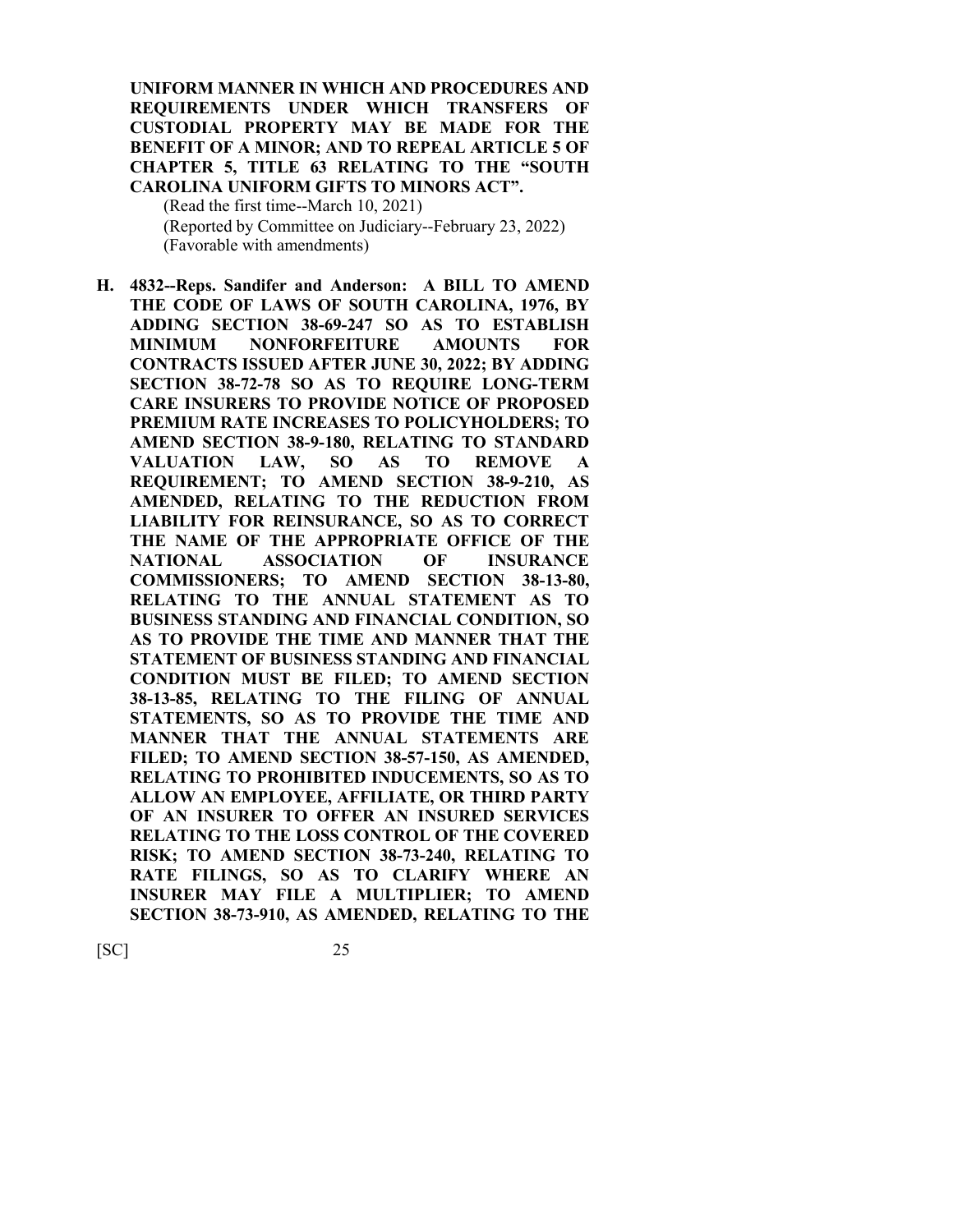**APPLICATION OF THE SECTION, SO AS TO ESTABLISH THAT RATE, RULE, AND FORM FILINGS SUBMITTED BY A RATING ORGANIZATION ARE SUBJECT TO PRIOR APPROVAL OF THE DEPARTMENT OF INSURANCE; TO AMEND SECTION 38-79-200, AS AMENDED, RELATING TO RATE INCREASE OR ASSESSMENT AUTHORIZATION, SO AS TO INCLUDE A REFERENCE; TO AMEND SECTIONS 38-101-20, 38-101-30, 38-101-40, AND 38-101-110, ALL RELATING TO THE ISSUANCE OF FLOOD INSURANCE POLICIES, ALL SO AS TO REQUIRE A PERIL OF FLOOD TO BE NAMED; TO AMEND SECTION 38-101-120, RELATING TO THE WRITTEN NOTICE OF CANCELLATION OR NONRENEWAL, SO AS TO CLARIFY THE REQUIRED NOTICE PERIOD; AND TO REPEAL CHAPTER 95 OF TITLE 38 RELATING TO THE INTERSTATE INSURANCE PRODUCT REGULATION COMPACT.**

(Read the first time--February 2, 2022)

(Reported by Committee on Banking and Insurance--February 23, 2022) (Favorable)

(Contested by Senator Scott)

**S. 233--Senator Turner: A BILL TO AMEND SECTION 12-37- 220(B)(1)(b) OF THE 1976 CODE, RELATING TO PROPERTY EXEMPTED FROM AD VALOREM TAXATION, TO PROVIDE THAT A QUALIFIED SURVIVING SPOUSE MAY QUALIFY FOR AN EXEMPTION IF THE QUALIFIED SURVIVING SPOUSE OWNS THE HOUSE.**

> (Read the first time--January 12, 2021) (Reported by Committee on Finance--February 24, 2022) (Favorable with amendments)

**S. 901--Senators Verdin, Cromer, McElveen and Peeler: A BILL TO AMEND SECTION 12-6-3775, CODE OF LAWS OF SOUTH CAROLINA, 1976, RELATING TO INCOME TAX CREDITS, SO AS TO PROVIDE FOR AN INCOME TAX CREDIT TO AN INDIVIDUAL OR BUSINESS THAT CONSTRUCTS, PURCHASES, OR LEASES CERTAIN SOLAR ENERGY PROPERTY AND THAT PLACES IT IN SERVICE IN THIS STATE, AND TO DEFINE NECESSARY**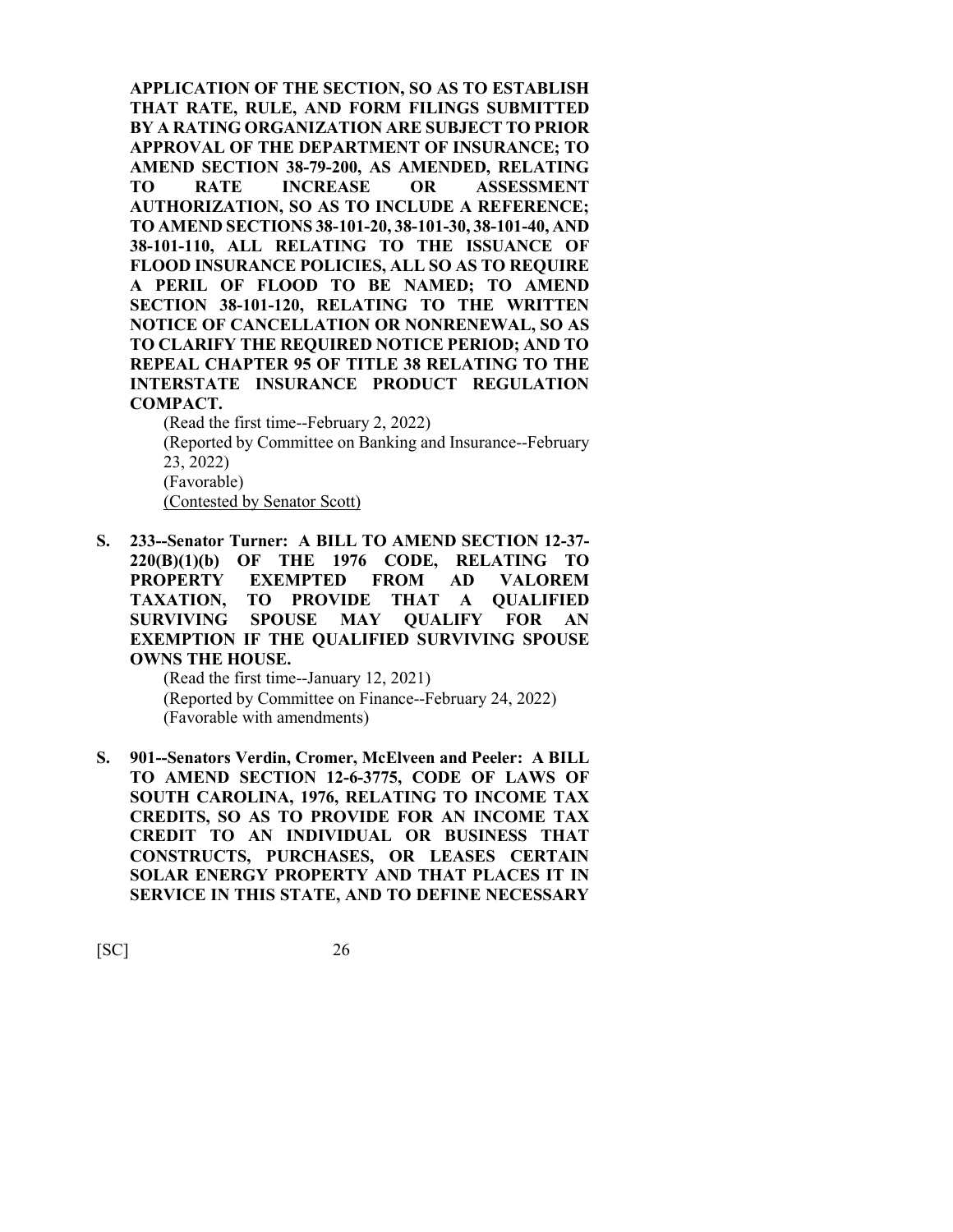#### **TERMS; AND TO REPEAL SECTION 4 B. OF ACT 77 OF 2019 RELATING TO THE REPEAL OF SECTION 12-6-3775.**

(Read the first time--December 6, 2021) (Reported by Committee on Finance--February 24, 2022) (Favorable)

#### **CONCURRENT RESOLUTIONS**

**S. 141--Senators Massey, Rice, Hembree, Bennett, Young, Senn, Kimbrell, Cash, Gustafson and Verdin: A CONCURRENT RESOLUTION TO MAKE APPLICATION BY THE STATE OF SOUTH CAROLINA UNDER ARTICLE V OF THE UNITED STATES CONSTITUTION FOR A CONVENTION OF THE STATES TO BE CALLED, RESTRICTED TO PROPOSING AN AMENDMENT TO THE UNITED STATES CONSTITUTION TO IMPOSE FISCAL RESTRAINTS ON THE FEDERAL GOVERNMENT THROUGH A BALANCED BUDGET AMENDMENT.**

(Introduced--January 12, 2021) (Reported by Committee on Judiciary--February 23, 2022) (Favorable)

**H. 3435--Reps. King and Brawley: A CONCURRENT RESOLUTION TO REQUEST THE DEPARTMENT OF TRANSPORTATION NAME THE PORTION OF CRAWFORD ROAD IN YORK COUNTY FROM ITS INTERSECTION WITH HAMPTON ROAD TO ITS INTERSECTION WITH HECKLE BOULEVARD IN YORK COUNTY "BROTHER DAVID BOONE MEMORIAL ROAD" AND ERECT APPROPRIATE MARKERS OR SIGNS ALONG THIS PORTION OF HIGHWAY CONTAINING THESE WORDS.**

(Read the first time--February 9, 2021)

(Recalled from Committee on Transportation--February 24, 2022)